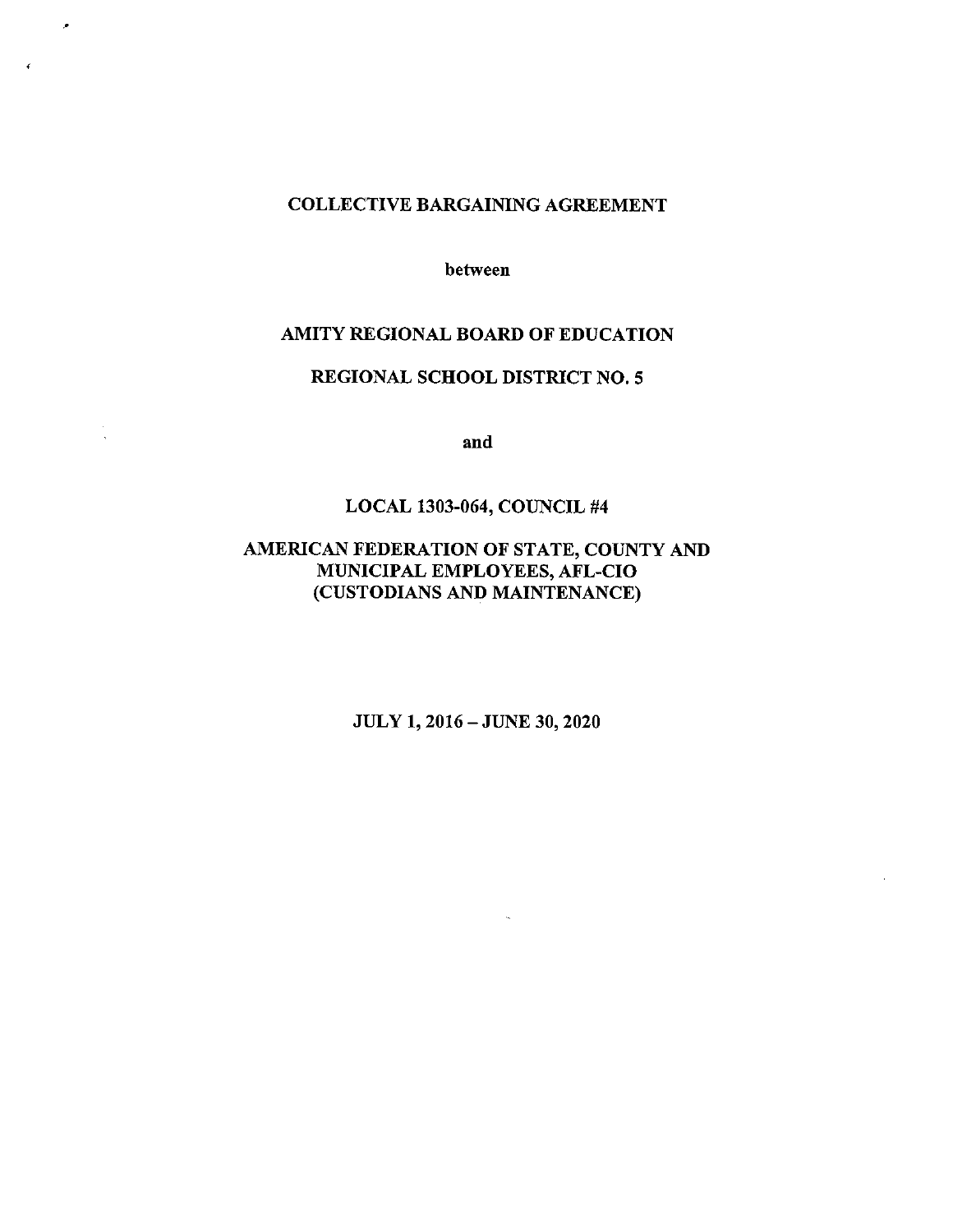# **TABLE OF CONTENTS**

 $\sim$   $\sim$ 

 $\sim 10$ 

| Article | <b>Subject</b> | Page(s)   |
|---------|----------------|-----------|
|         |                |           |
|         |                |           |
|         |                |           |
|         |                |           |
|         |                |           |
|         |                |           |
|         |                |           |
|         |                |           |
|         |                |           |
|         |                | $10 - 11$ |
|         |                | $11 - 13$ |
|         |                | 13        |
|         |                | 13        |
|         |                |           |
|         |                | 15-17     |
|         |                | 17        |
|         |                | 17-18     |
|         |                | 18-22     |
|         |                | -22       |

 $\mathbf{i}$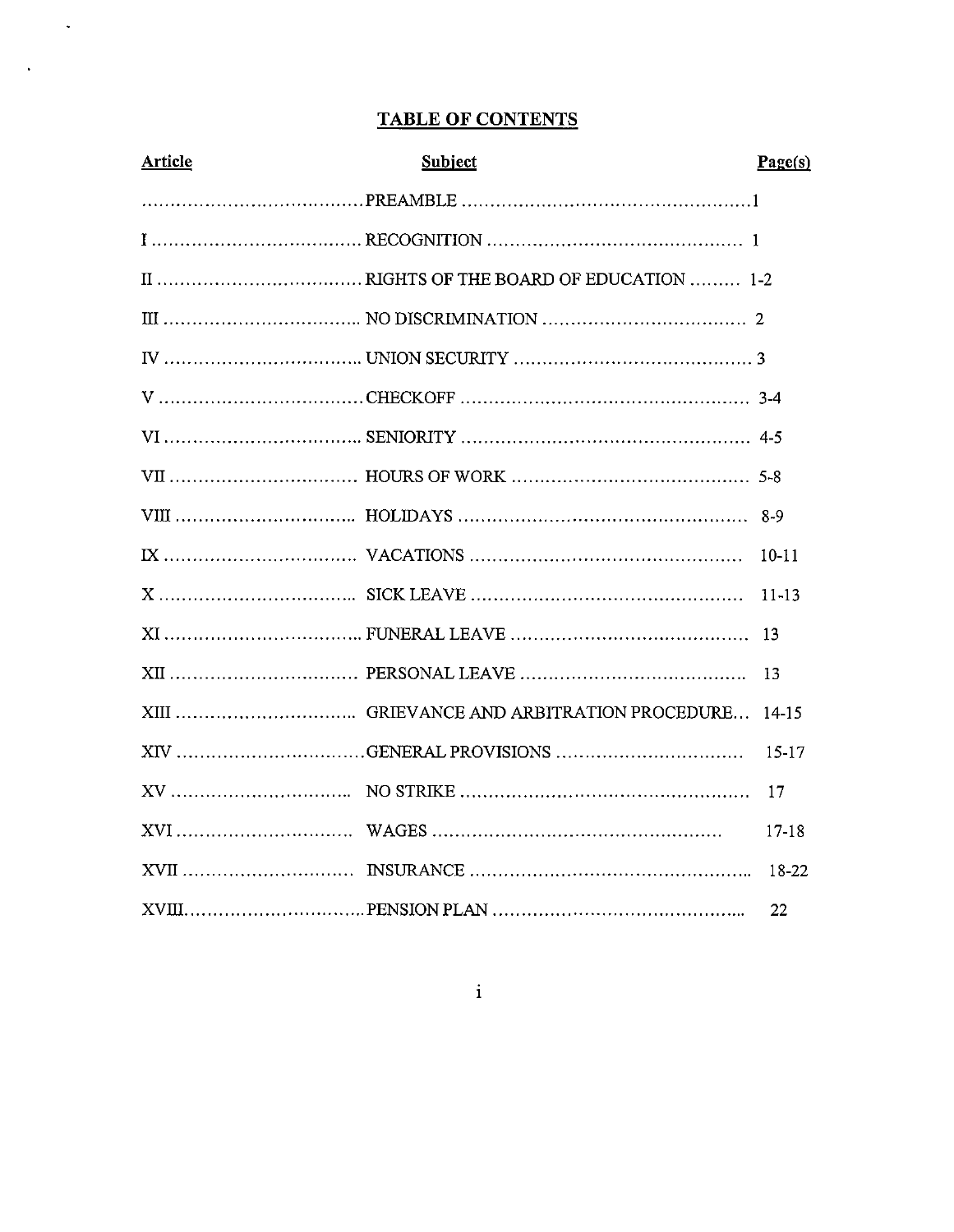| <b>Article</b> | <b>Subject</b> | Page(s) |
|----------------|----------------|---------|
|                |                |         |
|                |                |         |
|                |                |         |
|                |                |         |
|                |                |         |

 $\ddot{\phantom{0}}$ 

 $\hat{\mathcal{A}}$ 

 $\ddot{\phantom{1}}$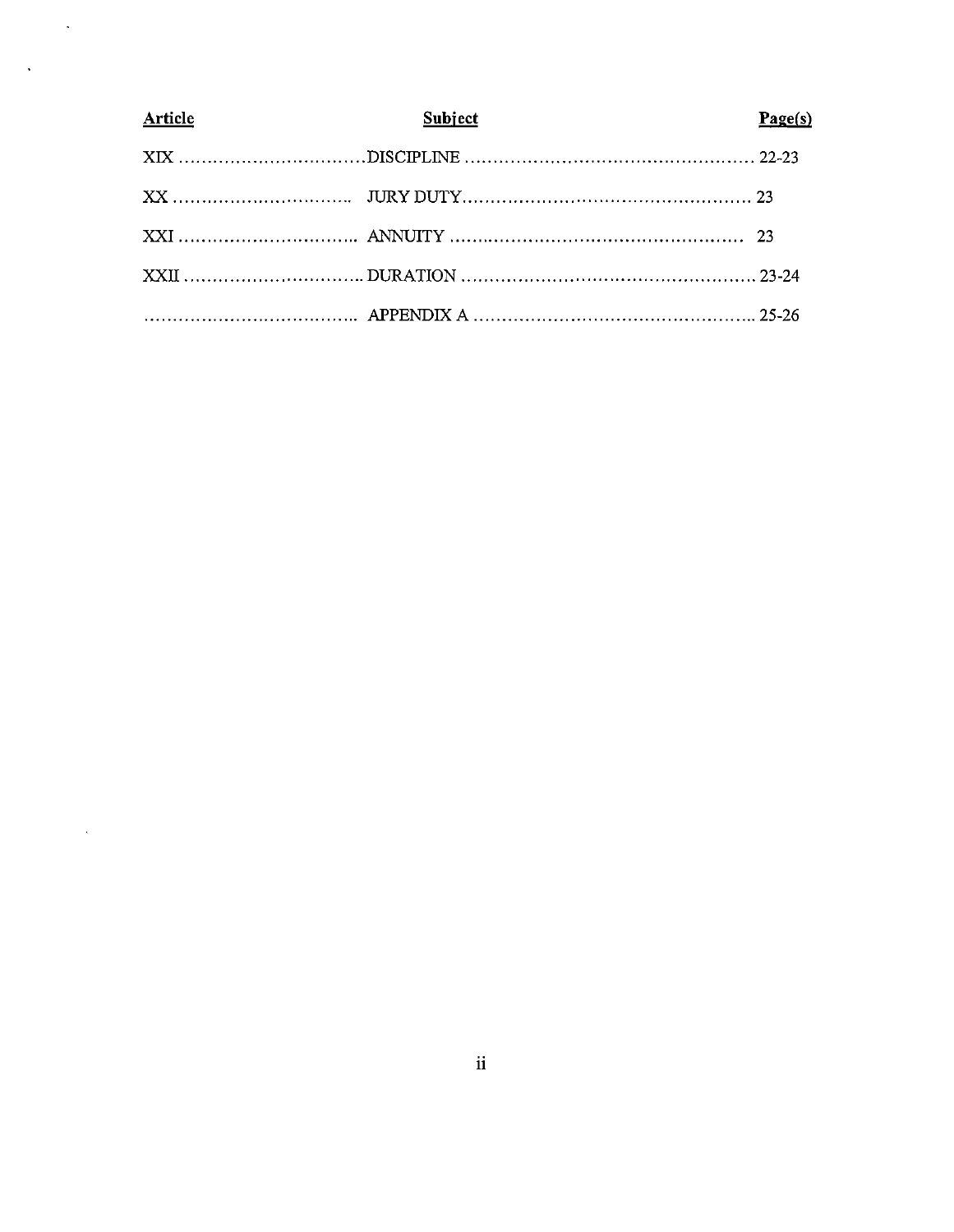#### **PREAMBLE**

This Agreement is made between the Amity Board of Education Regional District No.5 (hereinafter referred to as the Board) and Amity Custodians Local 1303-064, American Federation of State, County, and Municipal Employees, Connecticut Council #4, AFL-CIO (hereinafter referred to as the Union).

#### ARTICLE I **RECOGNITION**

#### **Section I:**

The Board recognizes the Union under the Municipal Employee Relations Act, as amended, as the sole and exclusive bargaining agent for the purposes of collective bargaining on matters of wages, hours and other conditions of employment for all custodial and maintenance personnel, including part-time employees who work twenty (20) or more hours per week, excluding custodial and maintenance supervisors and all other employees of the Board.

#### **Section 2:**

The Board shall continue its practice of employing casual employees on a seasonal basis and students throughout the year. Said practice shall pertain only to work not normally and routinely performed by the bargaining unit employees during the entire work year.

#### ARTICLE II **RIGHTS OF THE BOARD OF EDUCATION**

#### **Section 1:**

Except where such rights, powers and authority are specifically relinquished, abridged or limited by the provisions of this Agreement, the Board has and will continue to retain whether exercised or not, all the rights, powers and authority heretofore had by it, and shall have the sole right, responsibility and prerogative of management of the affairs of the Board of Education and direction of the working forces, including, but not limited to those rights provided by Connecticut. General Statutes Section 10-220 and the following:

- a) To determine the care, maintenance and operation of equipment and property used for and in behalf of the purposes of the Board.
- b) To establish or continue policies, practices and procedures for the conduct of Board business and, from time to time, to change or abolish such policies, practices, or procedures.
- c) To discontinue processes or operations.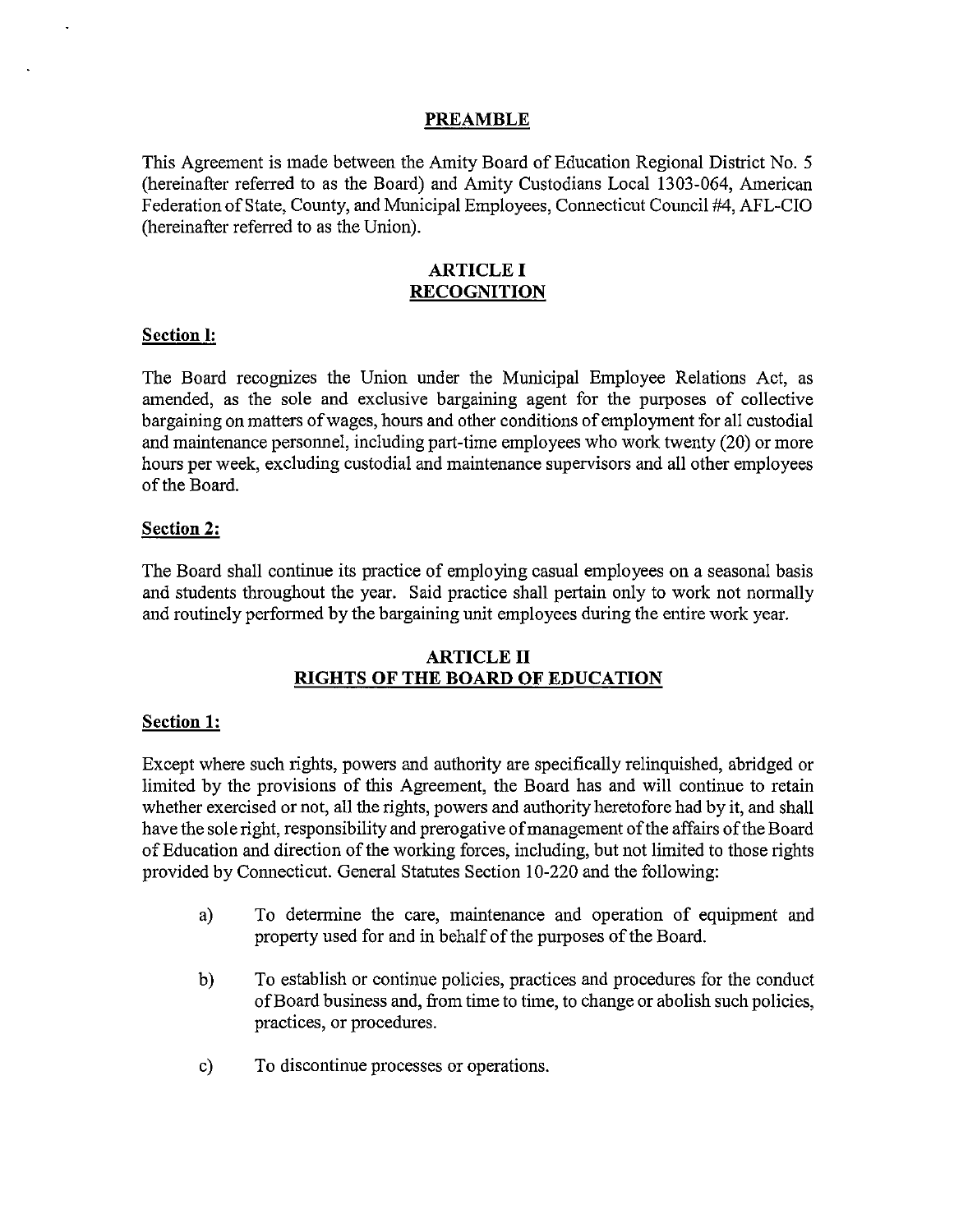- d) To select and to detennine the number and types of employees required to perfonn the Board's operations, and to create, modify and/or eliminate positions accordingly.
- e) To employ, transfer, promote or demote employees, or to layoff, furlough, tenninate or otherwise relieve employees from duty for lack of work or other legitimate reasons when it shall be in the best interests of the Board.
- f) To establish contracts or sub-contracts for its operations, provided that this right shall not be used for the purpose or intention of undermining the Union or of discriminating against its members.
- g) To prescribe and enforce reasonable rules and regulations for the maintenance of discipline and for the perfonnance of work in accordance with the requirements of the Board, provided such rules and regulations are made known in a reasonable manner to the employees affected by them. Nothing in the preceding sentence shall be construed to prevent the Board from taking disciplinary action against an employee for conduct not prohibited by a specific rule or regulation if the employee should reasonably have known that such conduct was improper.
- h) To create job specifications and revise existing job specifications, subject to the Union's right to negotiate the assigned wage rates.
- i) To detennine the workyear, workday and work schedules for employees, and to implement procedures for ensuring coverage of building needs outside employee's regular work schedules.

### ARTICLE III NO **DISCRIMINATION**

# Section **1:**

There shall be no discrimination, coercion or intimidation of any kind against any employee of the Board of Education for any reason whatsoever, including marital status, age, sex, race, creed, national origin, religious belief, Union activity or lack of Union activity either by the Board or by the Union. Claims of discrimination against members may be pursued under the procedures established by either the Connecticut Commission on Human Rights and Opportunities or the United States Equal Employment Opportunity Commission; such claims may not be pursued under the Grievance procedure set forth in Article XIII of this Agreement.

# Section 2:

The Union agrees that its members will act in accordance with Article III, Section I, in all relationships involving the student body and/or fellow employees.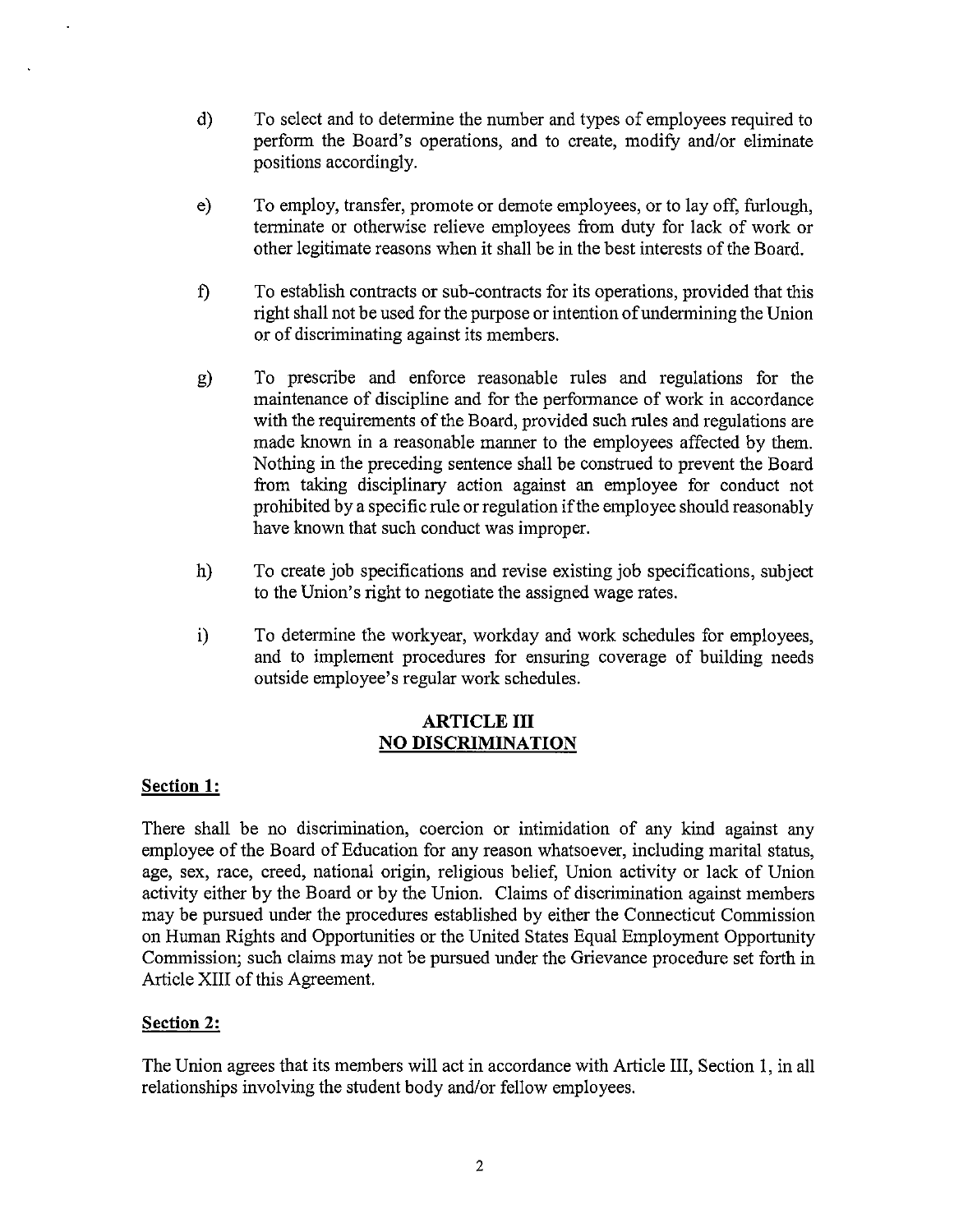#### ARTICLE IV **UNION SECURITY**

# **Section 1:**

**All** present employees within the bargaining unit who are members of the Union on the effective date of this Agreement, but who hereafter cease to be Union members, shall, as a condition of continuing employment, for so long as they remain non-members, pay to the Union a service fee, as set by the Union in accordance with applicable law.

# **Section 2:**

**All** persons who become employees within the bargaining unit after the date this Agreement is signed shall, as a condition of continuing employment, at the end of thirty (30) days of employment, either become members of the Union or pay a service fee to the Union as set by the Union in accordance with applicable law.

### **Section 3:**

Any employee shall be free to join or not join the Union, or to withdraw from membership, subject to provisions of this Article.

### ARTICLE V **CHECKOFF**

# **Section 1:**

Subject to the provisions of Section 3, the Board agrees to deduct from the wages of all employees such Union dues, service fees and/or initiation fees as may be fixed by the Union and transmit them to the Council #4 office of the Union no later than the fifteenth  $(15<sup>th</sup>)$ day of the month following the month in which the dues and/or fees have been deducted, together with a list of the employees from whose wages the deductions have been made.

#### **Section 2:**

The Union agrees to indemnify and to hold the Board harmless against any and all claims, demands, suits or other forms of liability that shall, or may, arise out of, or by reason of, action taken by the Board for the purpose of complying with the provisions of Article **IV**  and/or Article V.

#### **Section 3:**

Written authorization cards for payroll deductions for new employees will be submitted to the Board by the Union to be implemented at the end of thirty (30) days of employment or the payroll period after the card is submitted by the Union, whichever is later. Changes in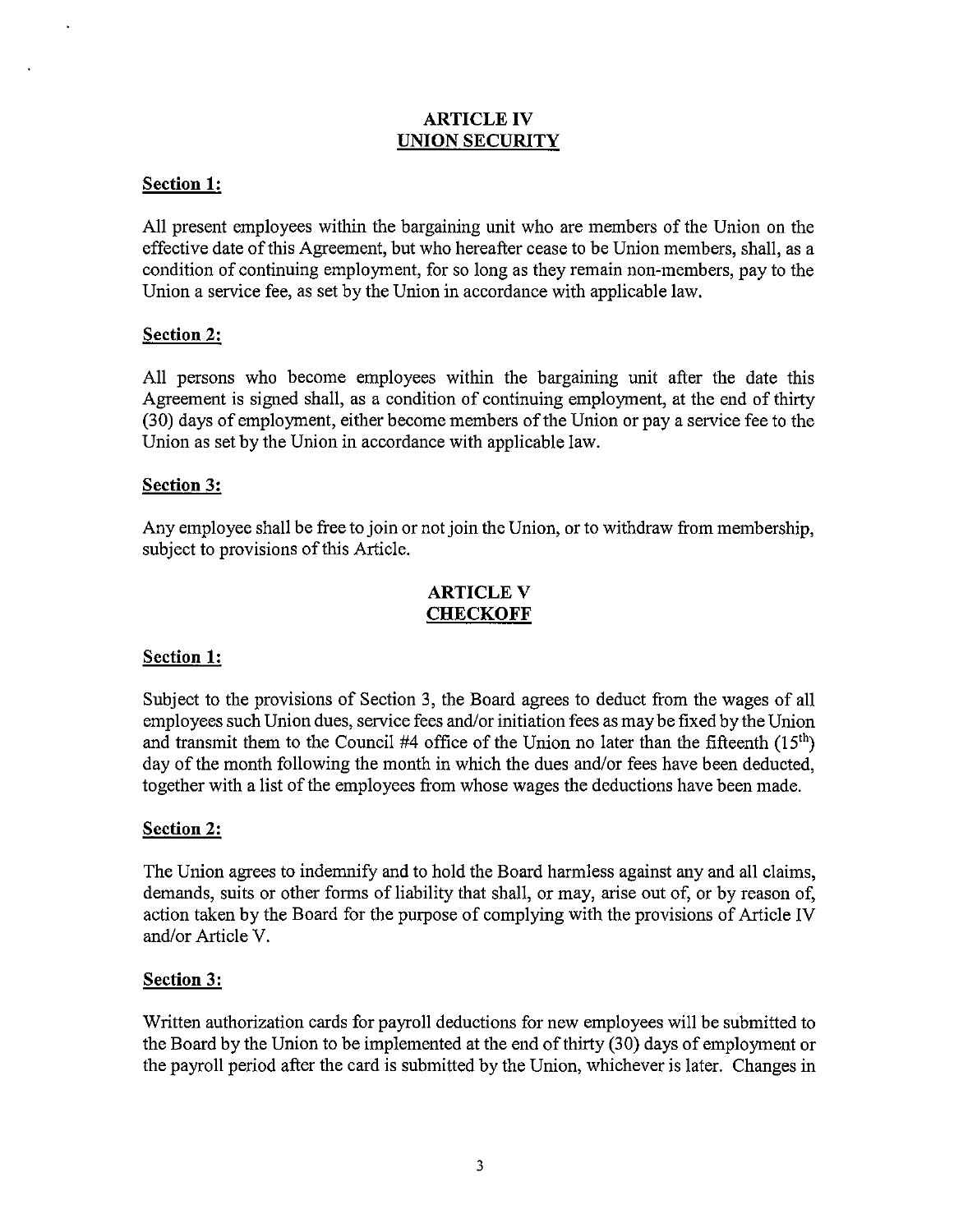such authorizations shall be submitted to the Board by the affected employees thirty (30) days prior to the effective date of such changes.

# ARTICLE VI **SENIORITY**

# Section 1:

Seniority shall be defined as the length of an employee's continuous service with the Board in a bargaining unit position covered by this Agreement, unbroken by discharge, unauthorized absence or voluntary termination. However, an employee moving from a part-time to a full-time position shall retain his/her seniority in the part-time position for purposes only of bidding for vacancies and layoff under Article VI.

# Section 2:

The Board shall establish a seniority list and this list shall be updated as of July  $1<sup>st</sup>$  of each school year. The Board shall forward a copy of the updated seniority list to the Union President on or before July  $15<sup>th</sup>$  each school year. The Union President shall be informed of all new hires within ten (10) days of their employment.

# Section 3:

No employee shall attain seniority rights under this Agreement until he or she has been continuously on the payroll of the Board in a bargaining unit position covered by this Agreement for a period of one hundred eighty (180) calendar days. Each employee after completing ninety (90) calendar days of his/her probation period will be given a written evaluation by his/her immediate supervisor informing them of his/her progress on the job. During the one hundred eighty (180) calendar day probationary period, the employee may be terminated by the Board, in its sole discretion, for any reason, without recourse to the grievance or arbitration provision by either the employee or the Union. Upon completion of the probationary period, an employee's seniority shall date back to the date the employee started work in a bargaining unit position covered by this Agreement.

# Section 4:

When a vacancy exists, and the Board wishes to fill the vacancy, the Board shall post such vacancy, together with the anticipated job description and work hours, and accept bids by the employees to fill the position. Notice of all vacancies shall be posted for a period of ten (10) working days in each school. Employees shall be notified of any openings that occur during the summer vacation through postings on the District's website, school email and notice mailed to any employee on extended paid leave time. Notwithstanding the foregoing, the posting period may be reduced to five (5) calendar days by mutual agreement between the Union and the Superintendent of Schools or his or her designee. When the timing or the urgency of the situation makes this procedure impracticable, positions may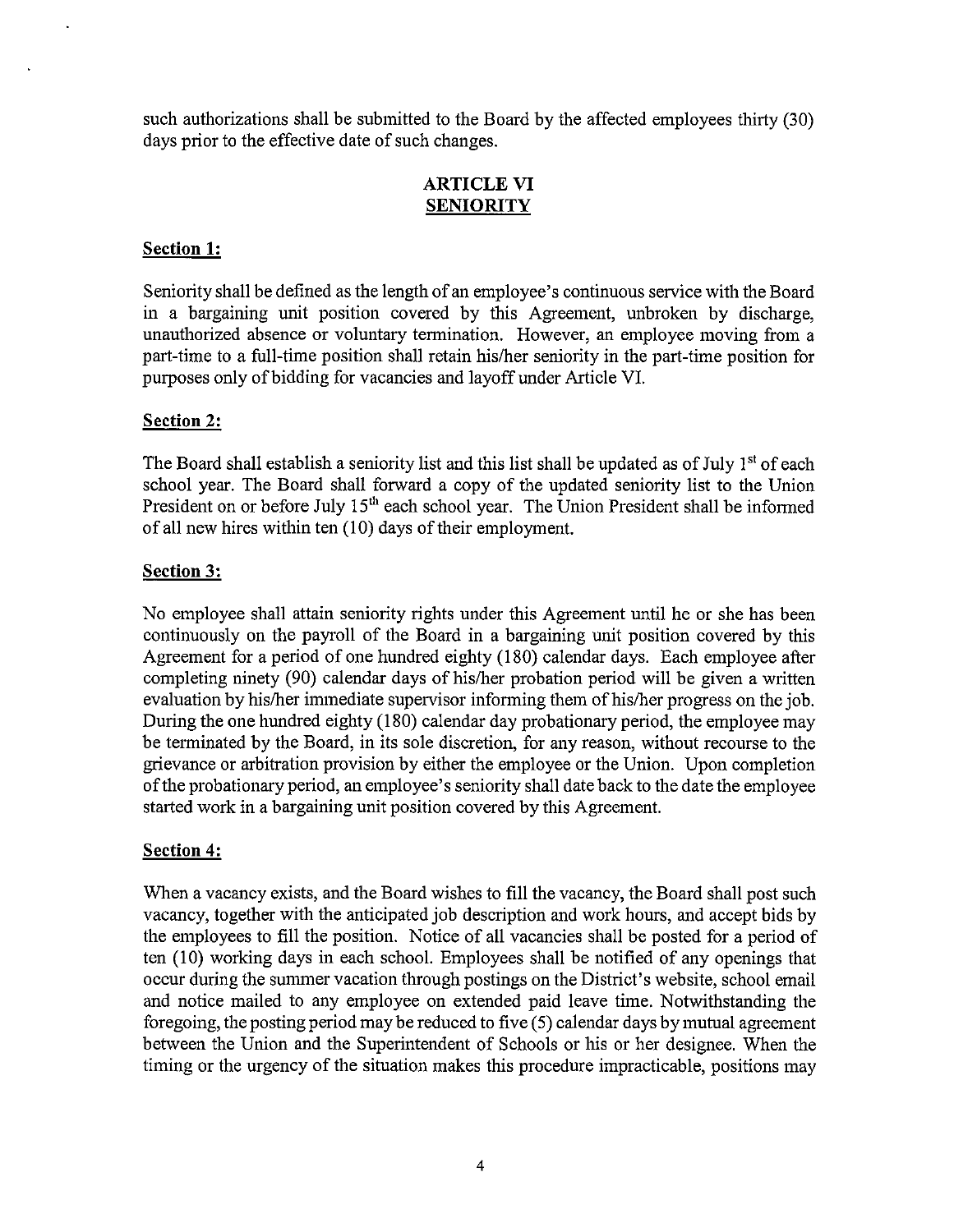be filled on a temporary basis. Nothing herein provided shall be construed as a guarantee that vacancies or promotions shall be filled.

Vacant positions shall be filled in the sole discretion of the Superintendent of Schools. If in the judgment of the Superintendent of Schools or his/her designee there are two (2) employees of equal qualifications, skills, knowledge, performance and ability, the most senior employee shall receive the promotion. If no bargaining unit employee is qualified to perform the work in question in the judgment of the Superintendent of Schools or hislher designee, the Board may fill the vacancy from any other source. Within ten (10) days from the filling of a vacancy the bargaining unit employees who have bid on the position shall be notified whether or not they have been awarded the position.

# **Section 5:**

In the event that it becomes necessary to reduce the working force, an employee scheduled for layoff may replace an employee with less seniority in a comparable or lower classification that he/she is qualified for. An employee who has been laid off shall have recall rights, in order of seniority, to vacancies in the job classification from which the employee was laid off and/or other job classifications in the district in which the employee has worked previously and/or to a lower classification, provided he/she is qualified to perform the work in question in the judgment of the Superintendent of Schools or hislher designee. Such recall rights shall remain in effect for one (1) year from the date of layoff.

### **ARTICLE VII HOURS OF WORK**

#### **Section 1:**

The normal work week shall be five (5) days, Monday through Friday.

The regular work schedule for full-time employees covered by this Agreement shall be eight and one-half (8\%) hours per day, including a one-half ( $\frac{1}{2}$ ) hour unpaid lunch period, forty (40) hours per week, provided that this shall not be construed as a guarantee thereof.

#### **Section 2:**

The District shall have the right to establish up to two (2) positions consisting of up to two (2) individuals to work the days of Tuesday through Saturday. For long-term absences of eleven (11) working days or more, not including vacations, the individuals may be assigned to the other schools with a minimum of five  $(5)$  working days' notice.

In the event that the Board establishes Tuesday through Saturday positions, the regular work hours for such position shall be eight and one-half  $(8\frac{1}{2})$  hours per day with a one-half  $(\frac{1}{2})$  hour unpaid lunch.

With respect to the Tuesday through Saturday positions: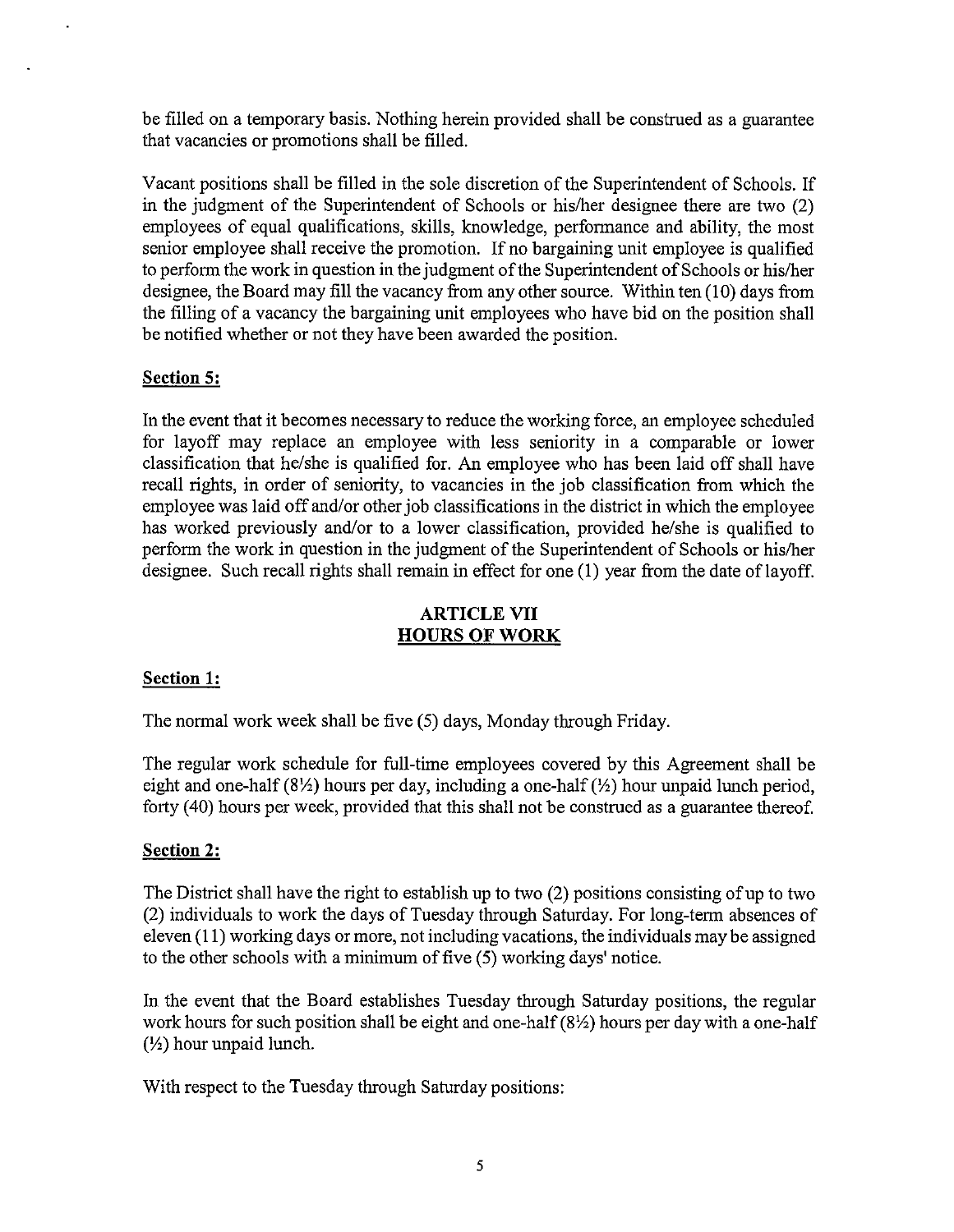- Time and one-half  $(1/2)$  shall be paid for all hours worked after eight (8) hours worked in a day.
- Time and one-half  $(1/2)$  shall be paid for all hours worked after forty (40) hours in a workweek.
- Time and one-half  $(1/2)$  shall be paid for all hours worked on Mondays.
- The employee shall receive his/her straight time hourly rate of pay for all hours worked on Saturdays, provided however, the employee shall be eligible for overtime at time and one-half  $(1/2)$  for all hours worked after eight (8) hours worked on a Saturday.
- The employee shall receive double time for all worked performed on Sundays.
- If a holiday set forth under Article VIII, Section 1 falls on a Monday, the employee shall receive the Tuesday following the Monday holiday off as his/her holiday and shall receive holiday pay for the Tuesday in lieu of holiday pay for the Monday. In the event that the employee is required to work on the Tuesday observed as hislher holiday, he/she shall receive double time for all hours worked on such day, except as set forth under Article VIII, Section 4.
- During the summer recess, at the discretion of the Director of Facilities, such employee may work a regular Monday through Friday schedule and the terms and conditions set forth herein shall not apply.

# **Section 3:**

Working hours shall be determined by the Superintendent of Schools or his/her designee. Permanent changes in working hours will not, except in extreme emergencies, be made without giving the Union two (2) weeks notice. Reassignments will be governed by seniority within classification, as defined in Article VI of this Agreement.

The regular scheduled work hours and work week shall be eight (8) hours a day, forty (40) hours per week, Monday through Friday.

A custodial employee shall not leave the school to which he or she is assigned during working hours without the knowledge and permission of the Superintendent of Schools or his/her designee, except during his/her designated lunch break.

# **Section 4:**

Time and one-half  $(1/2)$  shall be paid for all hours worked after eight (8) hours in one (1) day. Time and one-half  $(1\frac{1}{2})$  shall be paid for all hours worked beyond forty (40) hours in any work week. Except as set forth below, only time actually worked shall be counted for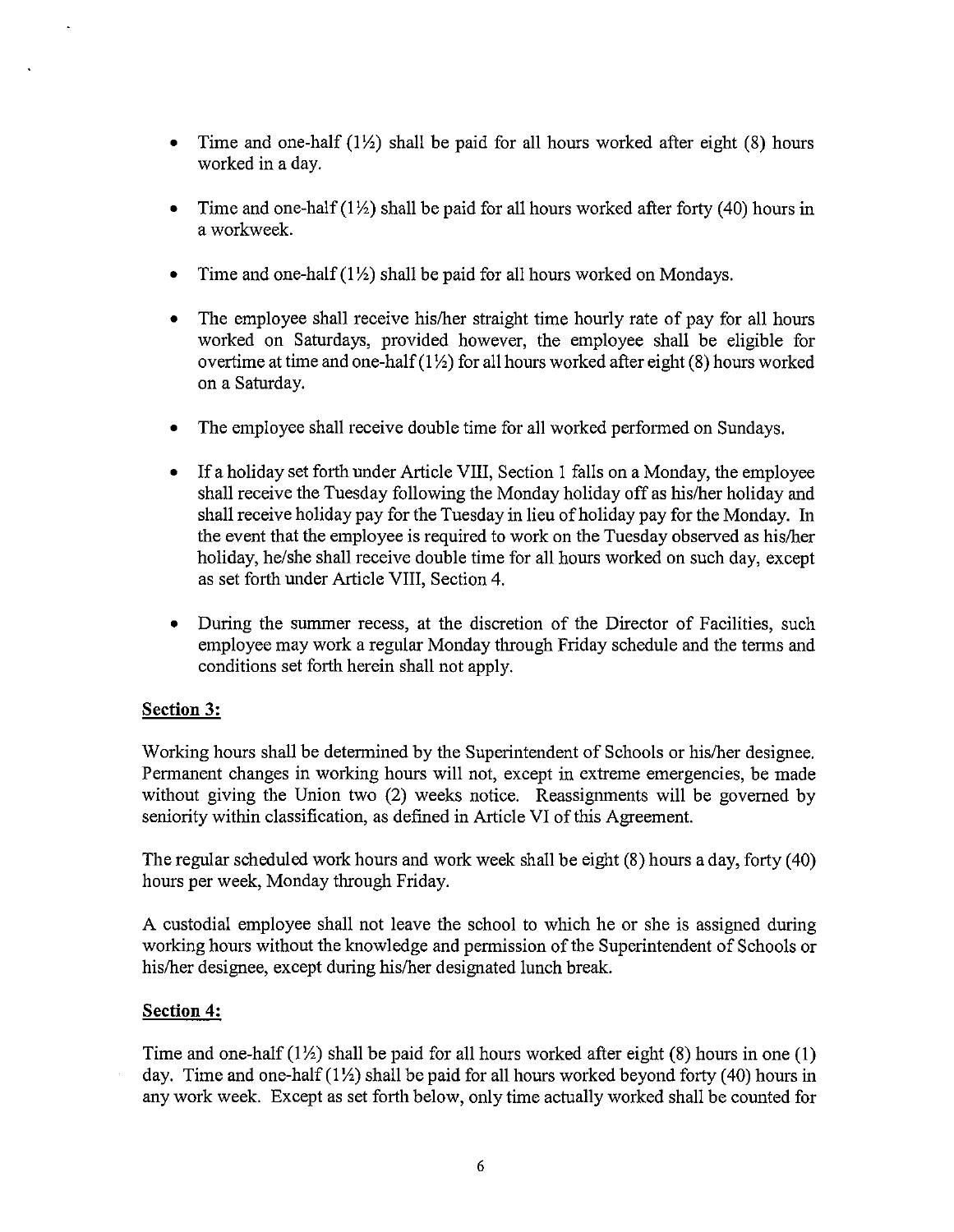the purpose of determining an employee's eligibility for time and one-half  $(1/2)$ compensation. Accordingly, time paid but not actually worked shall be excluded for the purpose of detennining eligibility for time and one-half compensation. All overtime must be specifically approved by the Superintendent of Schools or hislher designee. If a member of the bargaining unit does not avail himself or herself for open shifts or overtime opportunities, such opportunities will be offered to the other members of the bargaining unit. If no member of the bargaining unit is available to fill such open shifts or overtime opportunities, the Superintendent of Schools or hislher designee may fill the open shifts or overtime opportunities with non-bargaining unit employees or subcontracted employees on a temporary basis.

Holiday pay shall be eight (8) hours pay at the employee's regular hourly rate and said hours shall count as hours worked for purposes of overtime. Additionally, in the event that an employee on pre-approved vacation is called in for an emergency (either during a specific vacation day or during the week of his/her vacation), such vacation time shall count as hours worked for purposes of overtime. If the week of the vacation is scheduled from Monday through Friday, the Sunday immediately preceding the vacation and the Saturday immediately subsequent to the vacation shall be considered a part of the employee's vacation for purposes of the emergency call in provision set forth herein.

# **Section 5:**

Double time  $(2x)$  shall be paid for all time actually worked on Sundays or scheduled holidays as defined in Article VIII.

# **Section 6:**

An employee called back to perfonn work at a time not contiguous with the employee's scheduled work shift shall be granted a minimum of three (3) hours of pay at the regular rate of pay (i.e. the employee's pay rate set forth in Appendix A of the Agreement), provided, an employee called back to work within the same three (3) hour timeframe shall only receive the three (3) hour minimum, not an additional three (3) hour minimum.

#### **Section 7:**

The premium pay rates set forth in Sections 5 and 6 shall not be combined under any circumstances. In each case, the employee shall be paid the applicable premium rate set forth in Section 5 OR Section 6. In the event that both the Section 5 and Section 6 premium rates apply to the circumstances of a particular case, the employee shall be paid at the applicable rate which provides the greatest compensation to the employee. By way of example, if an employee is called back to work on a Sunday and performs five minutes of work, the employee shall be paid at the rate set forth in Section 5 OR Section 6 (whichever provides the employee the greatest compensation), but not both.

#### **Section 8:**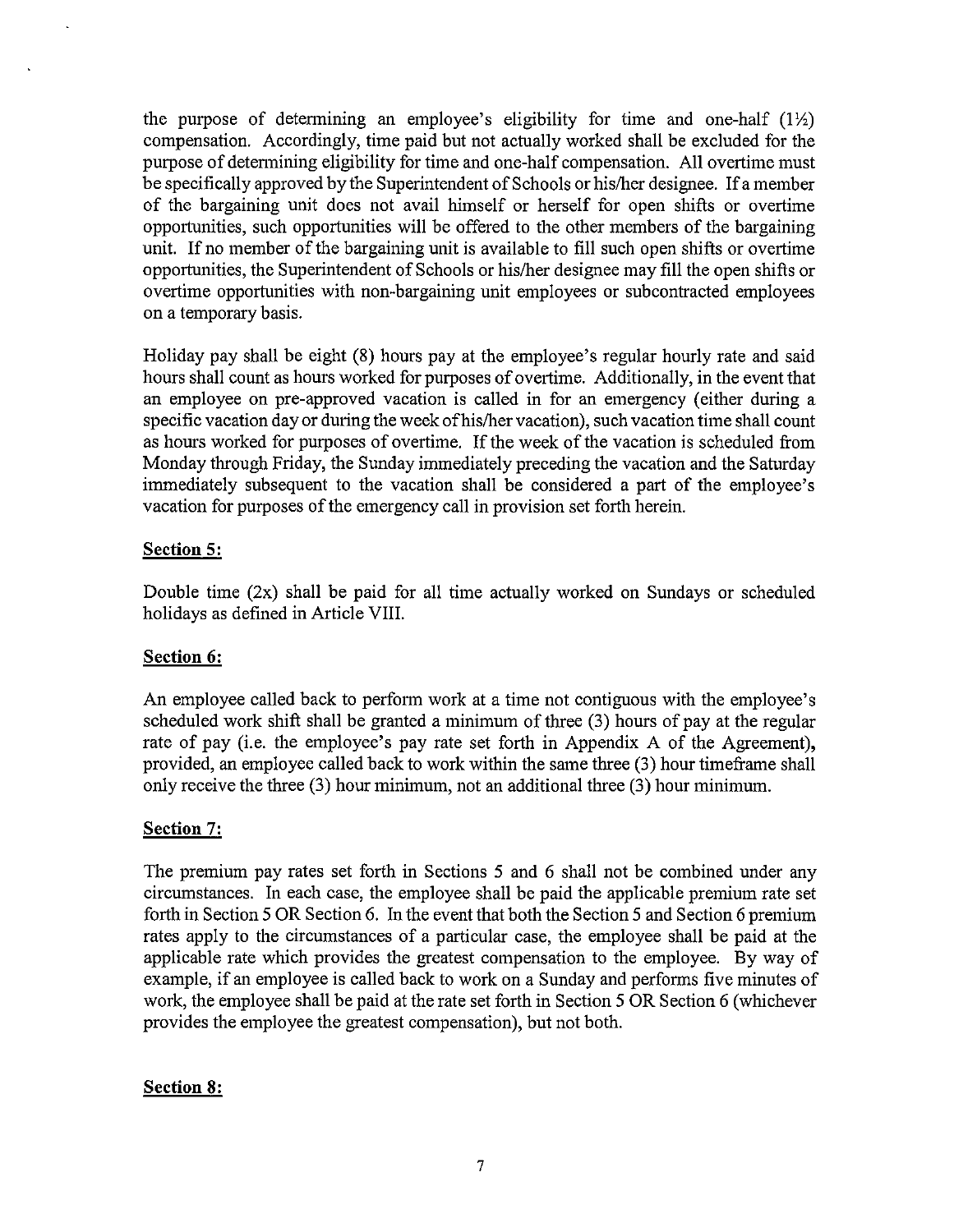Employees must respond to call-ins unless excused for good cause by the Superintendent of Schools or hislher designee.

#### **Section 9:**

The Building Equipment Maintainer/HV AC shall receive a yearly stipend paid in quarterly installments, in the amount of one thousand five hundred dollars (\$1,500.00). Such stipend shall be limited to one (1) bargaining unit employee, as designated by the Superintendent of Schools.

The Board and Union agree that the duties and responsibilities of the Building Equipment Maintainer/HVAC and Building Equipment Maintainer/Electrician include building equipment maintenance (as set forth in their respective job descriptions) and is not limited to their additional HVAC or Electrician responsibilities.

#### **Section 10:**

On either school days that are declared a "snow day" or on days that school is closed by the Superintendent of Schools or hislher designee, all custodians are expected to report to work (unless otherwise notified by the Superintendent of Schools or hislher designee).

When a custodian does not report to work on a "snow day" or on a day that school is closed by the Superintendent of Schools or hislher designee because the custodian considered road conditions to be dangerous, the custodian shall not be paid for such day, unless the custodian chooses to use a vacation day.

### **ARTICLE VIII HOLIDAYS**

#### **Section 1:**

The following days in each year shall be observed as holidays when they fall on a normal workday and any other holiday that is observed by the Board.

- New Year's Day Martin Luther King Jr. Day Presidents' Day Good Friday Memorial Day Independence Day
- Labor Day Columbus Day Floating Holiday (1) Thanksgiving  $Day - 2$  Days Christmas  $Day - 2$  Days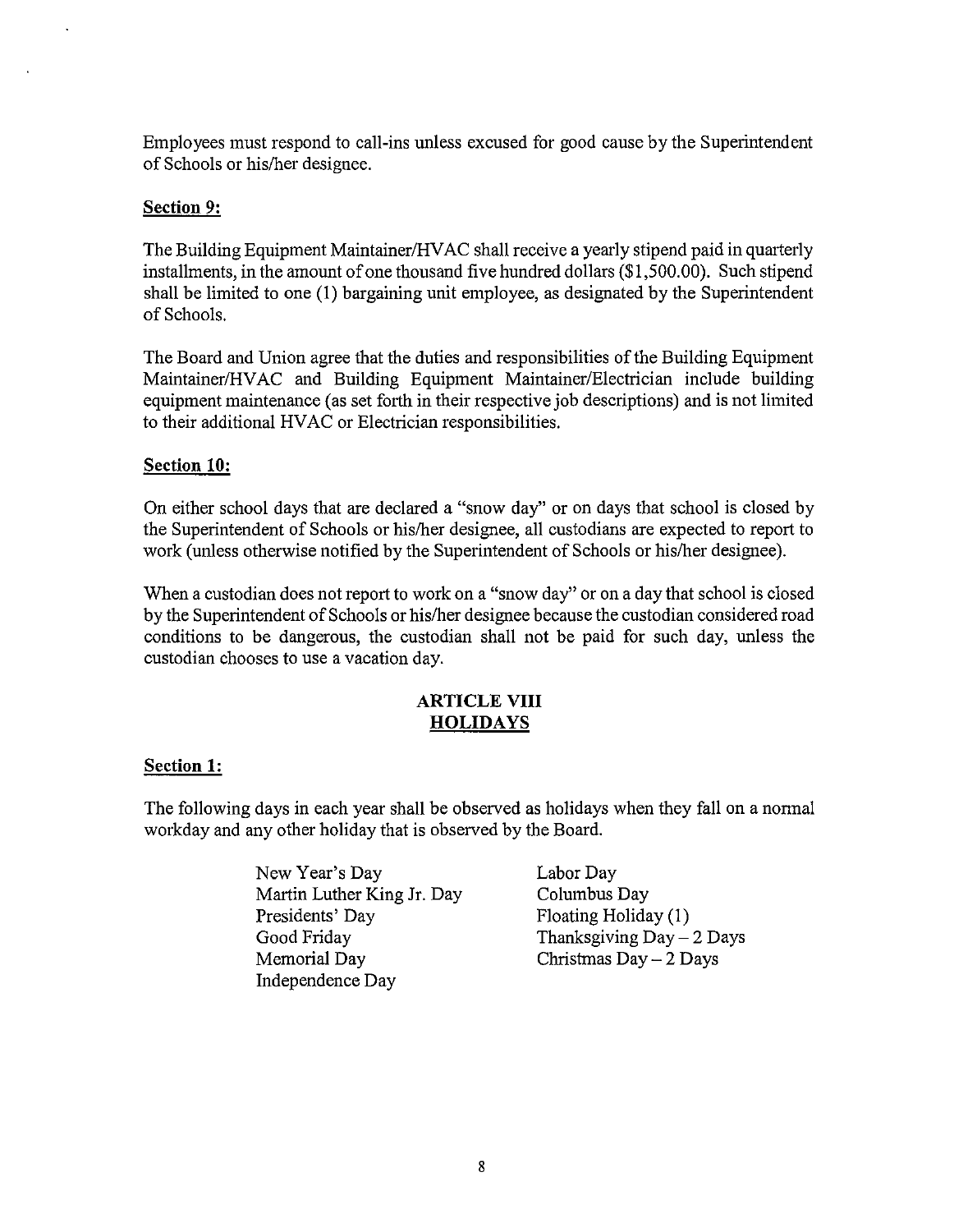The use of the floating holiday shall be by mutual agreement between the employee and the Director of Facilities.

No more than one (1) employee (day or night) at the middle school may use a floating holiday on the same day; no more than two (2) employees (day or night) at the high school may use a floating holiday on the same day.

A floating holiday must be used prior to the end of the contract year that it was credited.

### **Section 2:**

The following days in each contract year shall be paid holidays for regular part-time employees (based on the employee's scheduled hours for the day) when they fall on a normal weekday for part-time employees covered by this Agreement:

> Thanksgiving Day Christmas Day New Year's Day Memorial Day

### **Section** 3:

In order to qualify for holiday leave, a regular full-time employee whose normal workweek is five (5) days, Monday through Friday (or Tuesday through Saturday, as set forth under Article VII, Section 2), shall have worked on the last regularly scheduled workday prior to and the next regularly scheduled workday following the holiday unless the employee is on a previously approved vacation day, personal day, jury duty, funeral leave or a sick day. In the case of a sick day, the employee may quality for paid leave only upon presenting a note from the physician treating the employee for the illness that caused the sick day no later than the second workday following the holiday. In the case of jury duty, the employee may quality for paid leave only upon presenting proof of service upon his/her return to work.

# **Section 4:**

Holidays (as set forth under Article VIII, Sections 1 and 2) falling on a Saturday shall be observed on the Friday preceding the holiday. Holidays (as set forth under Article VIII, Sections 1 and 2) falling on a Sunday shall be observed on the Monday following the Holiday. If school is scheduled to be in session on such a Friday or Monday, the Board shall set another date on which the holiday shall be observed. If school is in session on any of the holidays set forth under Article VIII, Sections 1 or 2 and the Board requires the employee to work on such day, the employee will receive: (1) his/her regular hourly rate of pay for all work performed on such holiday; and (2) a floating holiday to be used by the end of the school year.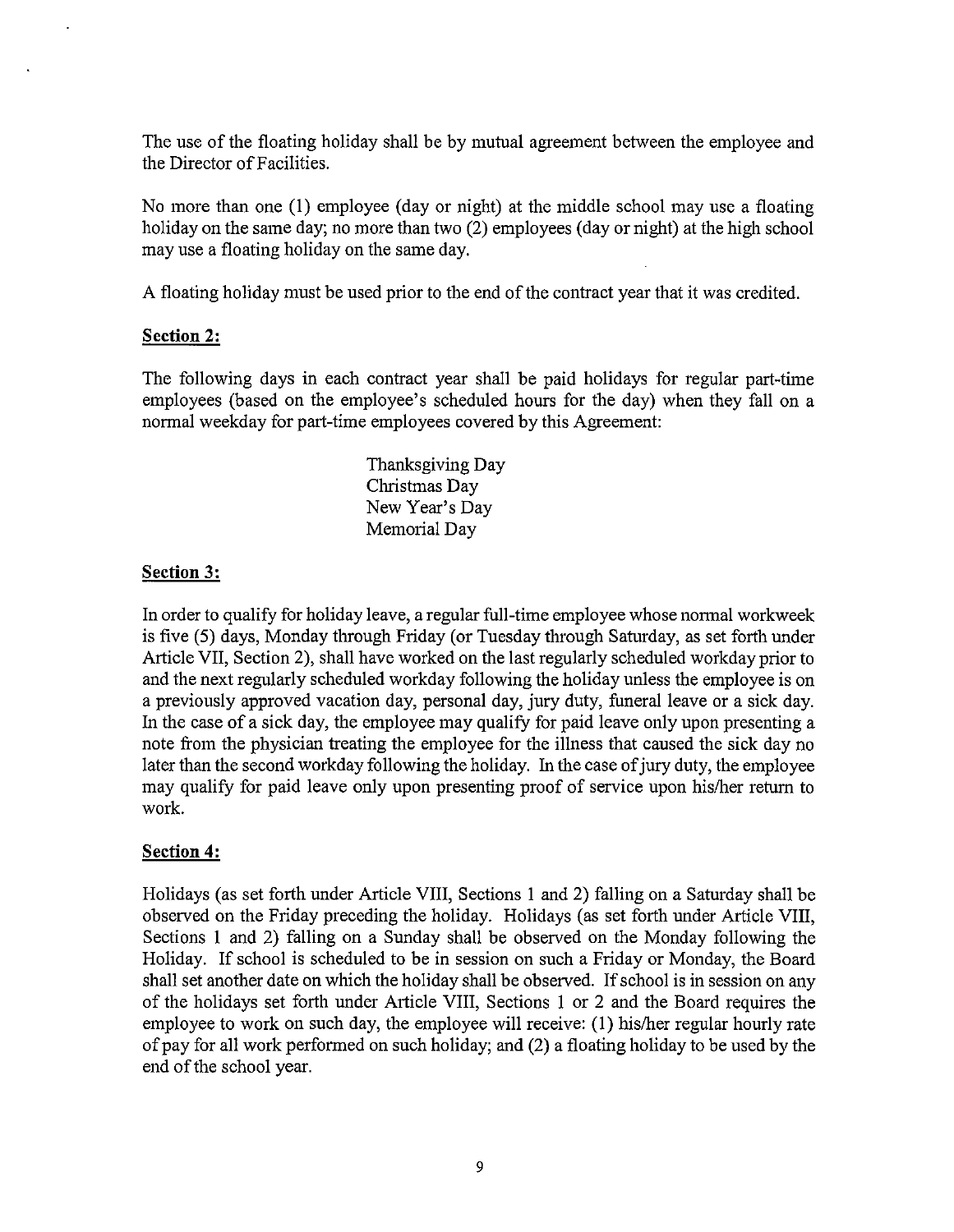### ARTICLE IX VACATIONS

# Section 1:

Vacation leave shall be granted to all regularly employed full-time personnel in accordance with the following schedule. A full-time employee is defined as a person who works on a twelve (12) month basis and shall be considered as regularly employed if he or she has worked for the Amity Regional Schools for a minimum period of twenty-six (26) weeks prior to July  $1<sup>st</sup>$  of any year.

# Section 2:

All vacations are subject to the written approval of the Director of Facilities or his/her designee and the Principal or his/her designee. Approval of requested vacations shall not be unreasonably withheld, but the primary consideration for the approval of such vacations will be in the best interests of the school system.

### Section 3:

Vacation leave shall be granted to all regularly employed full-time personnel as defined in Section 9.1 of this Article in accordance with the following schedule:

During a full-time employees first year of employment in a bargaining unit position covered by this Agreement, vacation days will be credited at a rate of one (1) day for each full calendar month of service, not to exceed five (5) days. The vacation days shall become effective for utilization only after completion of six (6) months of service. Such days may be carried over from one contract year to the subsequent contract year. If an employee is hired between July  $1<sup>st</sup>$  and December  $31<sup>st</sup>$  of a contract year, the employee will also be credited with three (3) additional vacation days upon the completion of one (1) year of service.

Example: Employee hired on April 1, 2001, completes six (6) months October 1, 2001, is entitled to five (5) days vacation to be utilized between October 1, 2001, and June 30, 2002. Effective July 1, 2002, employee is entitled to ten (10) days of vacation to be utilized between July 1, 2002, and June 30, 2003.

Additional vacation days shall be credited in accordance with the following table:

| <b>Years of Completed</b><br>Service (from the employee's anniversary date) | <b>Vacation Days Posted</b><br>as of July 1ST |
|-----------------------------------------------------------------------------|-----------------------------------------------|
|                                                                             | 11.5                                          |
|                                                                             | 13.0                                          |
| h                                                                           | 14.5                                          |
|                                                                             | 16.0                                          |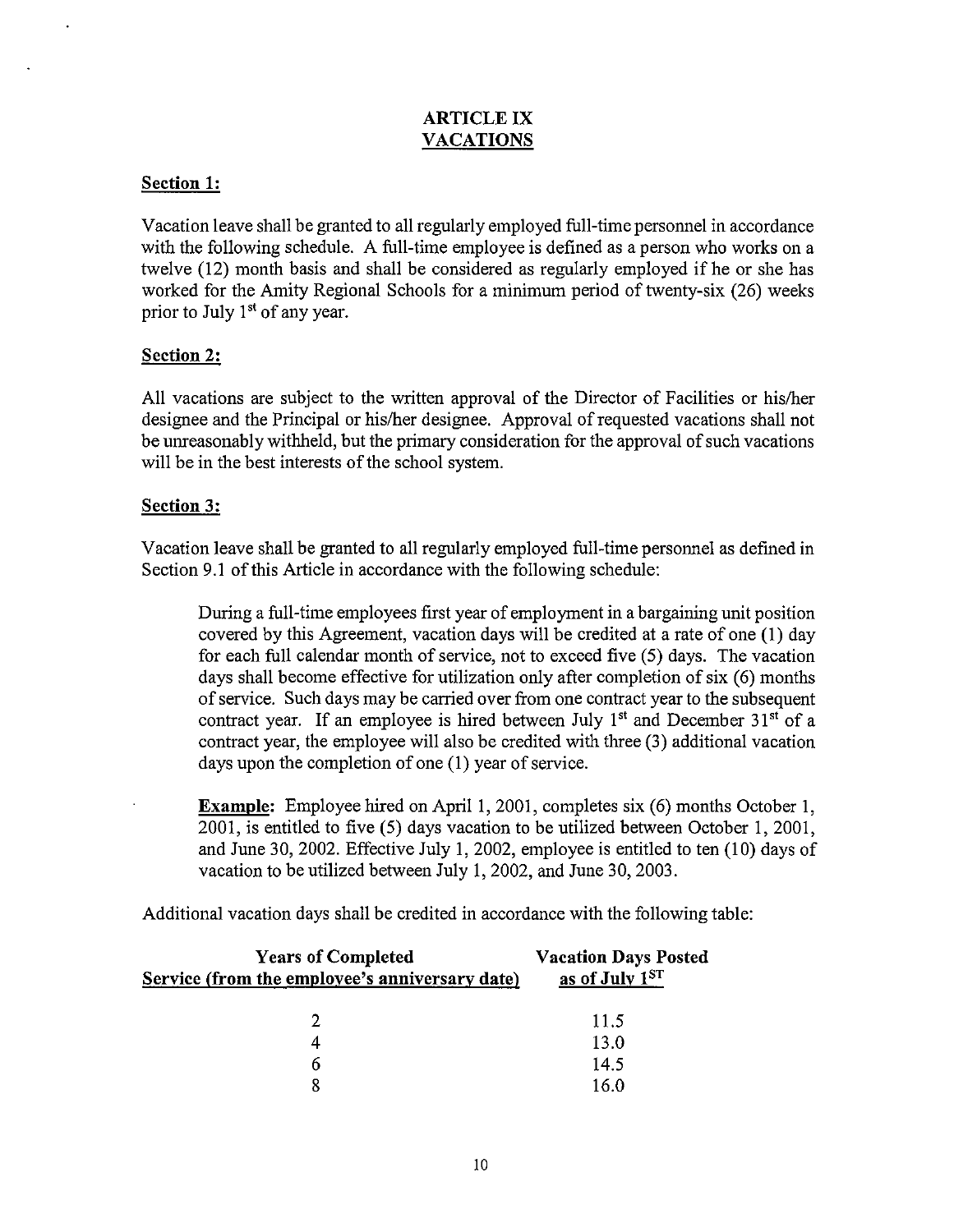| 10 | 17.5 |
|----|------|
| 12 | 19.0 |
| 14 | 20.0 |
| 20 | 22.0 |

Total vacation days may not exceed twenty-two (22) working days. The above leave shall be accorded to employees based on the anniversary date of hire which will occur in the then current fiscal year.

#### **Section 4:**

Vacations may be taken at any time during the year subject to the other conditions set forth in this Article. Employees shall not be eligible to use vacation time during the following periods of time: the last week of school, the first week of school or the week before school commences.

#### **Section 5:**

Except as set forth in Section 3 herein, vacation days may not be carried over from one (1) year to the next, unless the Superintendent of Schools approves a carryover as a result of the District's request that an employee refrain from using vacation days in order to meet the needs of the District.

### **Section 6:**

If a full-time employee resigns or retires, he/she shall receive payment for unused vacation days earned during the prior contract year. Additionally, if a full-time employee is employed for at least six (6) months of the contract year and resigns or retires before the end of the contract year, the employee shall receive payment for unused vacation days on a pro rata share, based on the number of months worked by the employee in the contract year in question. In order to receive payments for such days, the employee must give written notice of such resignation or retirement to the Superintendent of Schools or the Superintendent of School's designee at least thirty (30) calendar days in advance. The Superintendent of Schools may waive the notice requirement in the Superintendent of School's discretion, in the case of extenuating circumstances that make it impossible for the employee to provide such notice.

#### **ARTICLE X** SICK LEAVE

#### **Section 1:**

Regularly employed full-time personnel will earn sick leave at a rate of one and one-quarter  $(1\frac{1}{4})$  days for each calendar month of satisfactory service, not to exceed fifteen (15) working days per calendar year. Employees hired prior to July 1, 2016, may accumulate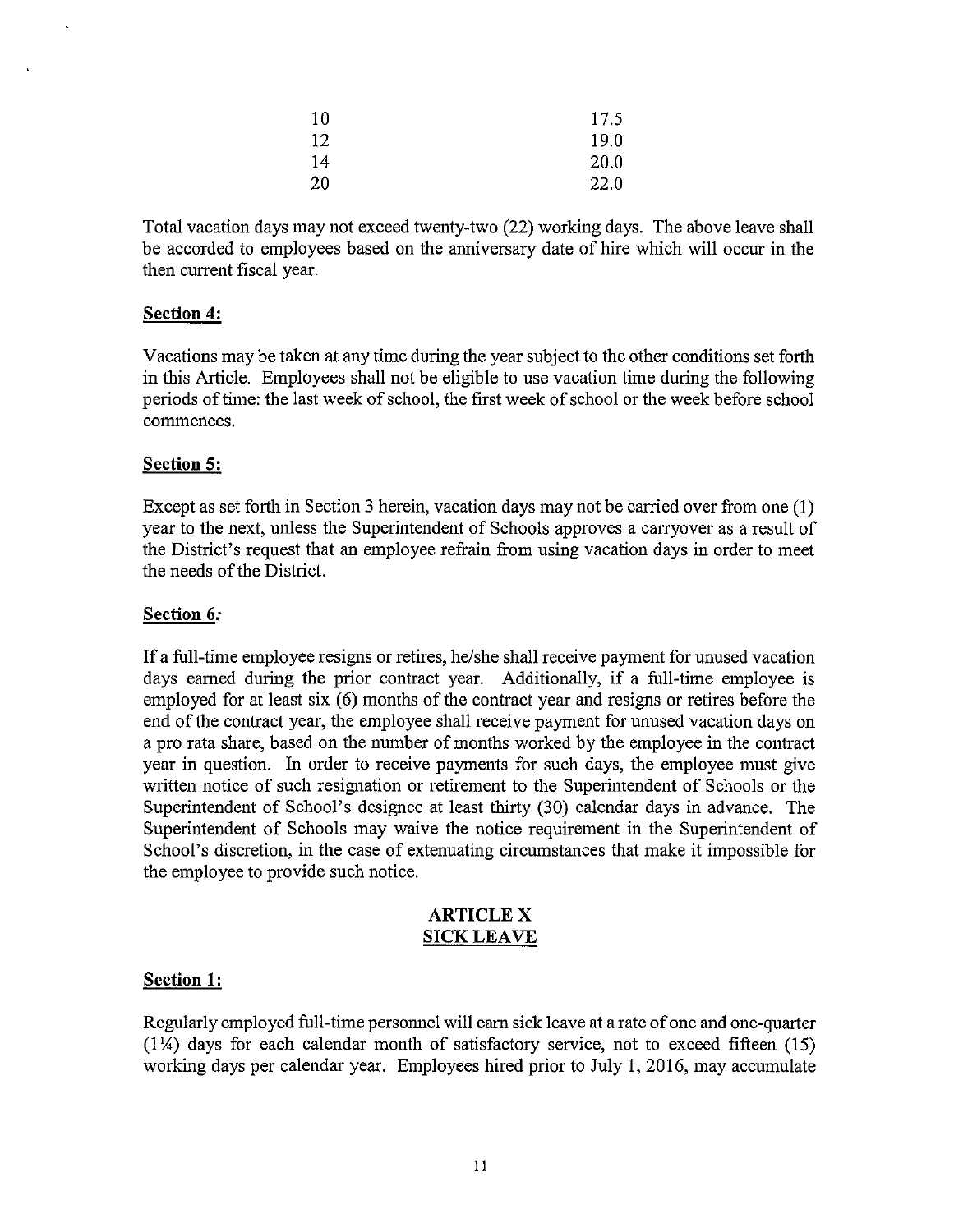up to one hundred fifty (150) unused sick days; employees hired on or after July I, 2016, may accumulate up to one hundred (100) days unused sick days.

# **Section 2:**

Regularly employed personnel who work less than full-time but more than half-time shall receive eight (8) days of sick leave per year cumulative to a total of sixty (60) days. Such leave will become effective after one (1) year of employment.

Regularly employed personnel who work less than half-time shall earn one (I) sick day per quarter to a maximum of four (4) sick days per contract year. Such days shall be paid in accordance with the employee's regular work day  $(i.e. - four (4)$  hour day equals a four  $(4)$ hour sick day).

# **Section 3:**

In cases of suspected misuse of sick leave on or after the third  $(3<sup>rd</sup>)$  consecutive working days for which sick leave is claimed, the Superintendent of Schools or his/her designee may require evidence at any time in the form of a note from the physician treating the employee for the illness that caused the sick day. Such note shall state the nature of the illness or injury and the expected duration.

Regardless of the above, if the Board believes an employee has demonstrated a pattern of misuse of sick leave, the Board shall notify the employee of this finding. Thereafter, if an employee continues to demonstrate the alleged pattern, and makes a claim for a sick day or sick days for said period of absence, the Board shall retain the right to verify the reason for the absence, including, but not limited to, requiring the employee to obtain a note from the physician treating the employee for the illness that caused the sick day.

# **Section 4:**

The Board reserves the right to require the employee to submit to a physical examination by a doctor of the Board's choice and at the Board's expense.

# **Section 5:**

Sick leave will commence on the date and at the time of specific notification on the employee attendance system. Failure of the employee to provide such appropriate notification shall mean the forfeiture of pay for the claimed period. If an emergency necessitates the use of sick leave, then notice shall be given within a reasonable time after the incident giving rise to the use of sick leave.

# **Section 6:**

Upon retirement under the Social Security Act or the Board's retirement plan, or death, a regularly employed full-time custodial or maintenance employee hired prior to July I, 1998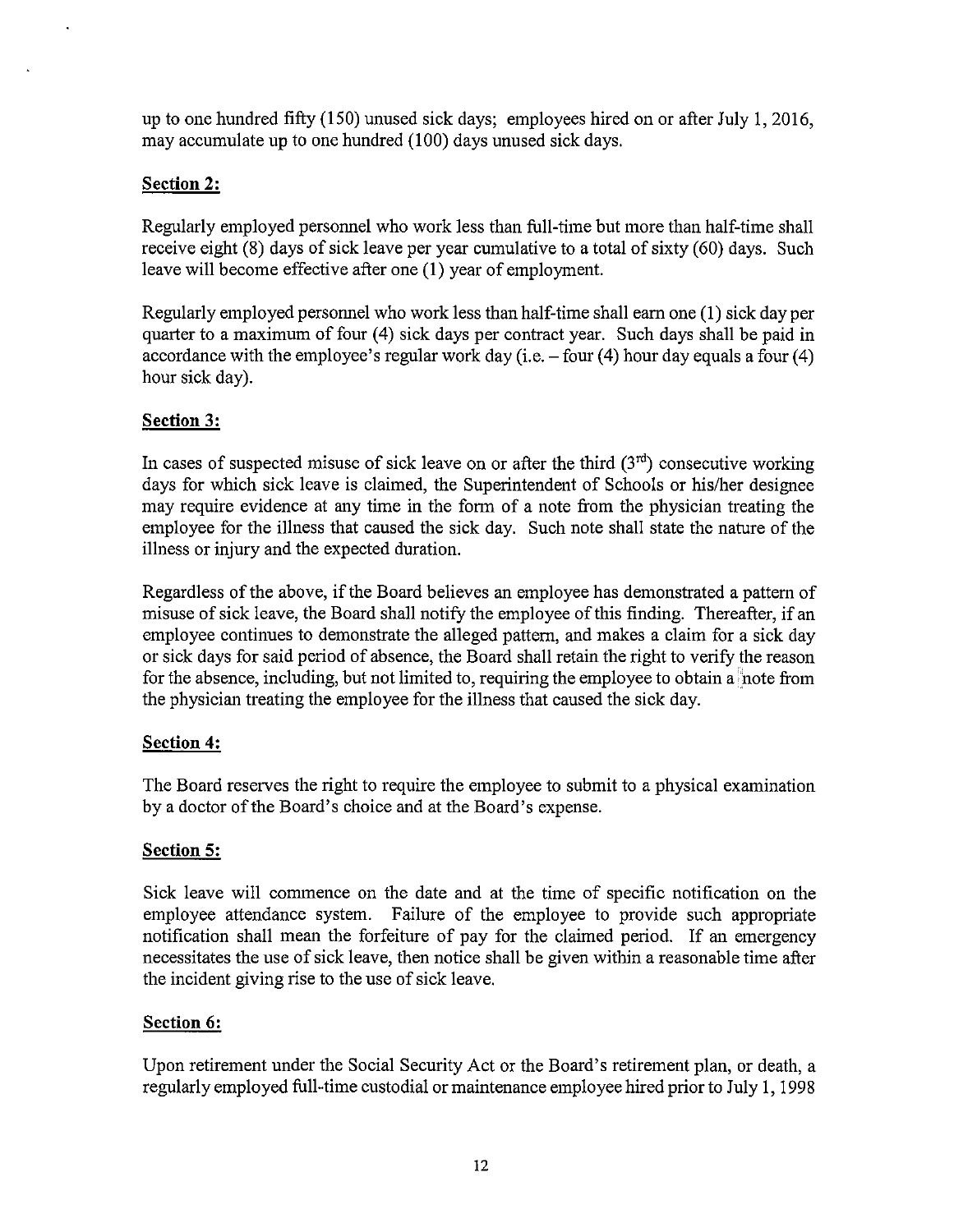or his or her estate, shall be paid for one-half *(Yz)* of all accumulated unused sick days to a maximum of sixty (60) days. To be eligible for such payment the custodial or maintenance employee must have been in the continuous service of the Board of Education for at least five (5) full school years. Payment for each day of unused sick leave so provided shall be at the per diem rate of the employee as of June 30, 2006. Employees hired on or after July 1, 1998 and before July 1, 2008 shall be limited to a maximum potential ofthirty (30) days of accumulated unused sick leave. Employees hired on or after July 1, 2008 shall not be eligible for sick leave payout. No payments shall be made retroactively to any persons currently retired or deceased. In determining an eligible employee's hourly rate of pay for sick leave payout, any applicable shift differential for the applicable per diem rate shall apply.

### ARTICLE XI FUNERAL LEAVE

#### Section 1:

Regularly employed personnel shall be granted a maximum of five (5) working days for the death of an immediate family member. The immediate family member is defined as parent, brother, sister, spouse, son, daughter, mother-in-law and father-in-law.

#### Section 2:

Regularly employed personnel shall be granted a maximum of three (3) working days for the death of grandparent, brother-in-law or sister-in-law.

#### Section 3:

Regularly employed personnel shall be granted a maximum leave of one (1) day for the death of an uncle or aunt.

#### ARTICLE XII PERSONAL **LEAVE**

#### Section 1:

Regularly employed full-time personnel whose workday is five (5) hours or more will be accorded four (4) personal or business leave days per contract year for personal or business requirements which are limited to legal requirements, marriage of a member of the immediate family, graduation of a member of the immediate family and recognized religious holidays, and emergency personal business that cannot be conducted outside regular school hours. Application for such leave must be made through the employee attendance system as far in advance as is possible.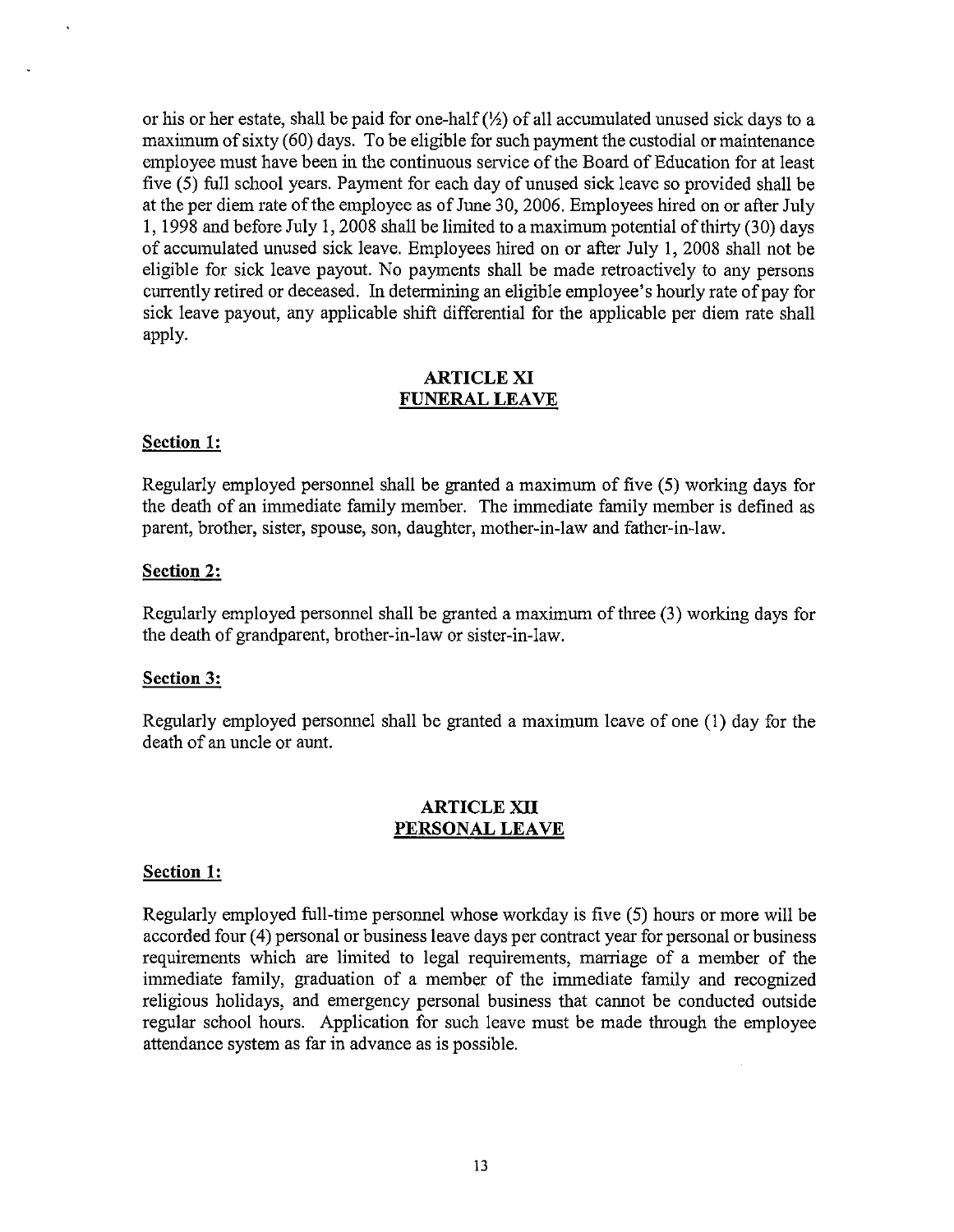#### **ARTICLE XIII GRIEVANCE AND ARBITRATION PROCEDURE**

# **Section 1:**

A "grievance" shall be defined as a misapplication or misinterpretation of a specific term of this Agreement. **All** grievances shall be in writing and must be filed at the first level with the Director of Facilities or his/her designee, with a copy to the Director of Facilities or his/her designee, within fifteen (15) working days of the act or mission complained of. All references to "days" in this Article shall mean working days.

# **Section 2:**

The written grievance shall be taken up between the employee and/or his steward with the Director of Facilities or his/her designee at a meeting within five (5) days of the submission of the written grievance to the Director of Facilities or hislher designee. The Director of Facilities or his/her designee shall answer the grievance in writing within five (5) days.

# **Section 3:**

If the employee is dissatisfied with the answer of the Director of Facilities or hislher designee, he or she may file a written appeal within five (5) days of the receipt of the Director's answer with the Superintendent of Schools or hislher designee, or within five (5) days of the deadline for such answer if no such answer is received. The Superintendent of Schools or hislher designee shall hold a meeting within five (5) days of the receipt of the written appeal and shall issue an answer in writing within five (5) days of the meeting.

# **Section 4:**

If the employee is dissatisfied with the answer of the Superintendent of Schools or hislher designee, he or she may file a written appeal within five (5) days of the receipt of the answer of the Superintendent of Schools with the Board of Education, or within five (5) days ofthe deadline for such answer ifno such answer is received. The Board of Education (or a committee designated by the Board) shall hold a meeting within twenty (20) days of the receipt of the written appeal and shall issue an answer in writing within fifteen (15) days of the meeting.

# **Section 5:**

It is agreed upon that time is of the essence in the grievance procedure. All time limits, however, may be extended by written agreement between the parties on a case-by-case basis, except the original filing of the grievance. The Union shall have the right to advance the grievance to the next step if the Board's representative does not respond within the time limits at hislher level. Failure to appeal the grievance within the time limits shall constitute waiver of the grievance.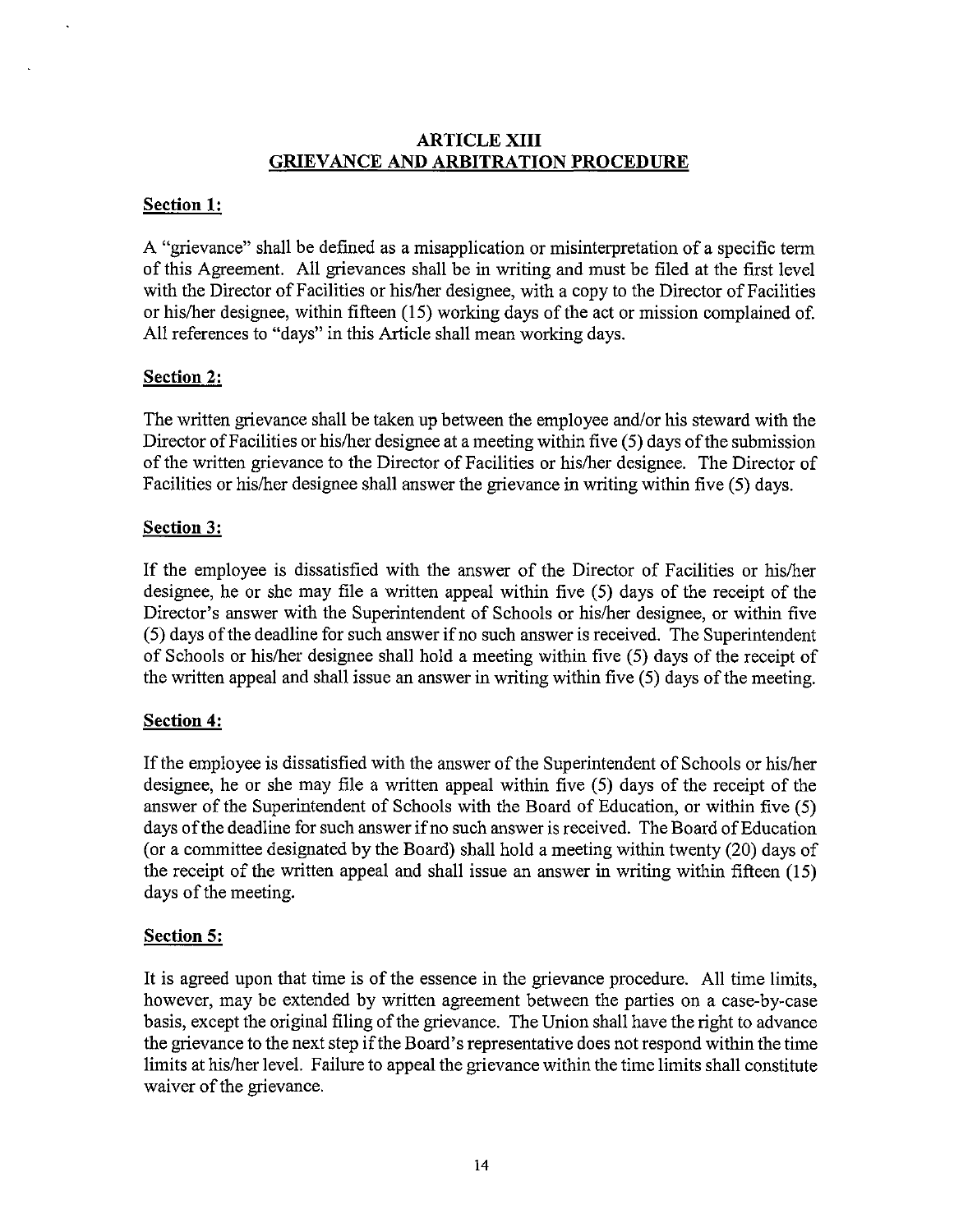# **Section 6:**

Any grievance which does not involve the statutory responsibilities of the Board of Education may be submitted to arbitration with the American Arbitration Association (the "AAA"), or by mutual agreement of the Board and the Union to the American Dispute Resolution Center (the "ADRC"), if requested by the Union within fifteen (15) days of the decision of the Board of Education. Arbitration shall be conducted in accordance with the rules and regulations of the AAA or the ADRC, respectively.

### **Section 7:**

The request for arbitration shall be in writing and a copy of the request shall be submitted to the Superintendent of Schools or hislher designee within the required time period.

#### **Section 8:**

The cost of arbitration shall be shared equally by the Board of Education and the Union.

#### **Section 9:**

The arbitrator's decision shall be in writing and shall set forth his or her findings of fact, reasoning and conclusions on the issues submitted. The arbitrator shall be without power or authority to make any decision which requires the commission of an act prohibited by law or which violates the terms of this Agreement. The arbitrator shall have no power to add to, delete from, or modify in any way the provisions of this Agreement. Provided that the arbitrators shall not usurp the functions of the Board or the proper exercise of its judgment and discretion under law and this Agreement, the decision of the arbitrator shall be final and binding, except as otherwise provided by law.

### ARTICLE XV **GENERAL PROVISIONS**

#### **Section 1:**

This contract constitutes the entire Agreement between the Board of Education and the Union and settles all demands and issues for the term of the contract with respect to any and all matters subject to negotiations.

#### **Section 2:**

For the duration of this Agreement and in accordance with the Municipal Employees Relations Act, the Board of Education and the Union waive the right to negotiate and each agrees that the other shall not be obligated to negotiate with respect to any subject or matter which is subject to negotiations whether or not such subject or matter is specifically referred to herein.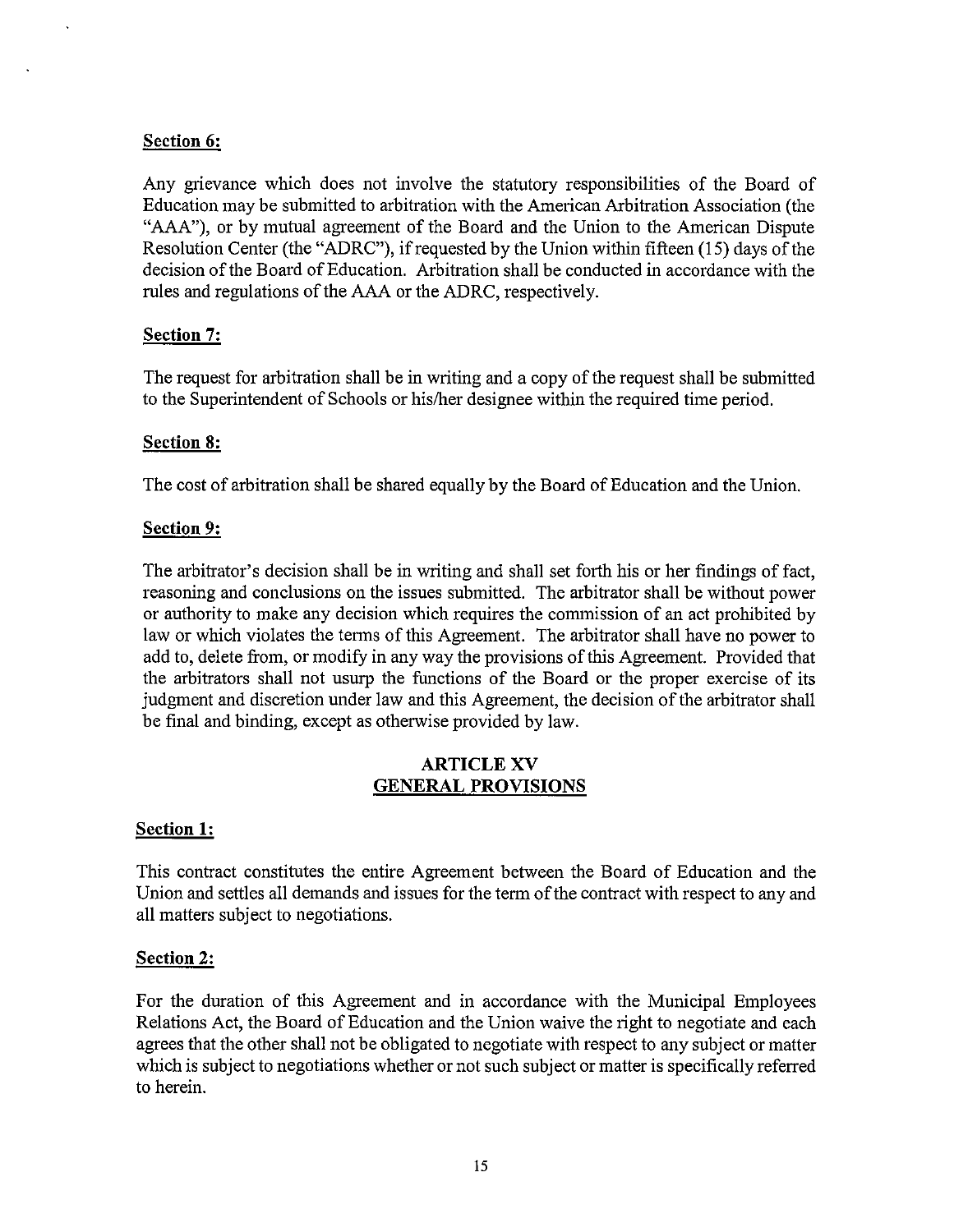# **Section 3:**

This Agreement may not be modified in whole or in part by the parties except by an instrument in writing duly executed by both parties. In the event a situation of unusual nature arises, said subject may be discussed provided that both the Board of Education and the Union mutually agree to said discussion. Either the Board of Education or the Union may request in writing of the Superintendent of Schools or his/her designee said discussion. Any agreement reached shall be reduced to writing and shall be signed by the Board and the Union.

### **Section 4:**

If any section, sentence, clause or phrase of this Agreement shall be held for any reason to be inoperative, void or invalid, the validity of the remaining portions of this Agreement shall not be affected thereby, it being the intention of the parties in adopting this Agreement that no portion thereof or provision therein, shall become inoperative or fail, by reason of the invalidity of any other portion or provision, and the parties do hereby declare that they would have severally approved of the adopted provisions contained therein and apart from the other. If any portion of this Agreement is ruled invalid for any reason, the remainder of the Agreement shall remain in full force and effect.

### **Section 5:**

The Local Union President or designee shall be granted leave from duty with full pay for attending Union educational conferences (i.e., workplace violence, OSHA training, leadership training, etc...) provided the total leave for the purpose set forth in this Section shall not exceed three (3) working days in any year for said employee. This leave must be in whole day increments unless otherwise mutually agreed. All leaves pertaining to this Section must be approved in writing by the Superintendent of Schools or his/her designee.

#### **Section 6:**

**Work in a Higher Classification.** When working in a higher classification for a period of greater than three (3) consecutive work days, the employee shall receive the rate of pay for the higher classification retroactive to the first day of such duty. Such payments shall continue only until the employee returns to his or her original classification.

When assigned to occasional maintenance duties, including, but not limited to HVAC, plumbing, electrical, carpentry and floor repair, Custodians shall receive the Maintenance wage rate set forth in Appendix A of the Agreement for the actual time worked on such duties.

When assigned to minor maintenance duties, including, but not limited to painting, ceiling tile replacement, assembly of furniture, replacement of light bulbs or outside custodial and minor maintenance work, Custodians shall not receive a differential for such work.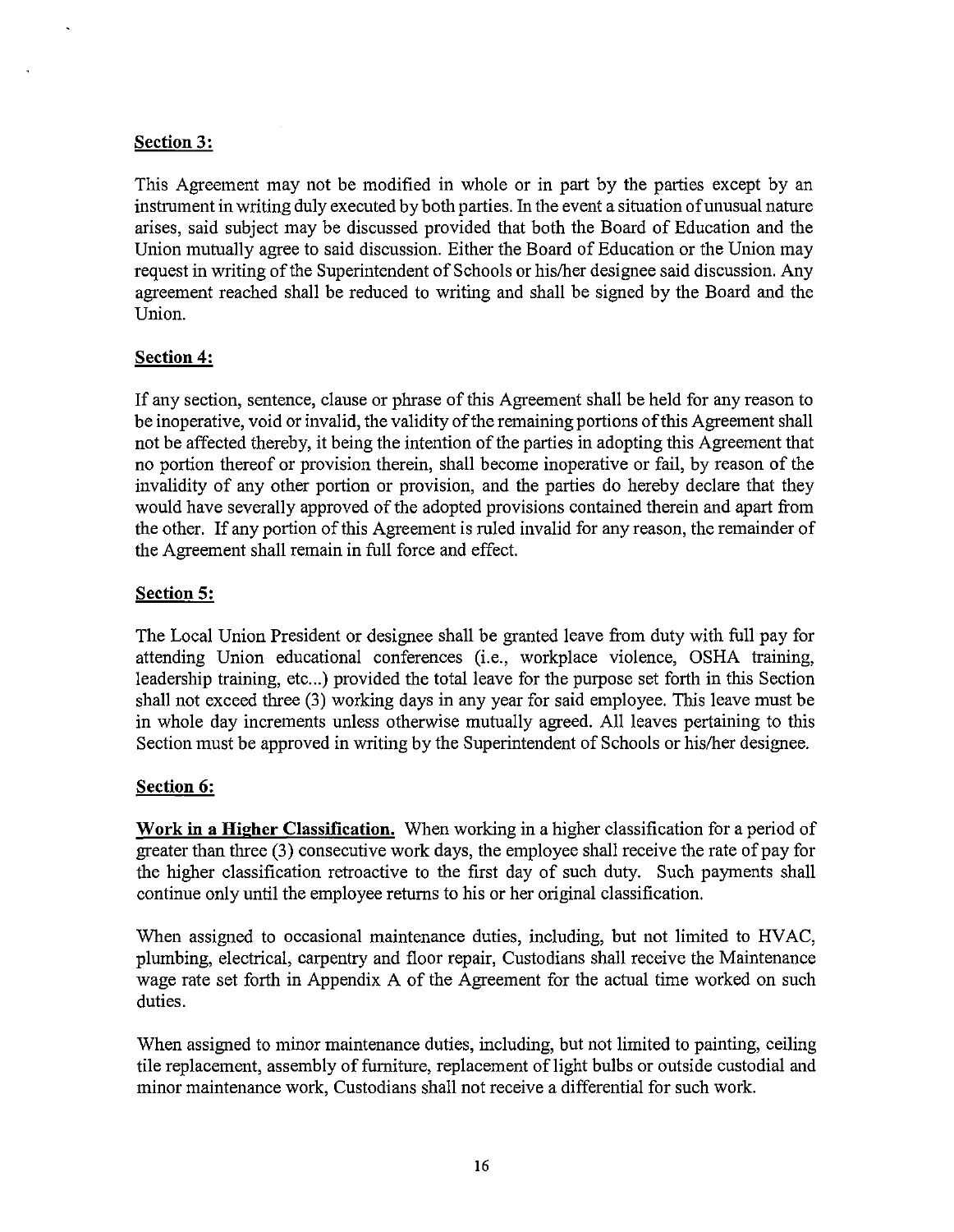### **Section** 7:

The Board agrees to provide training to all employees when technological changes and/or new processes are introduced in the school system which affects employees covered by this Agreement. It is further agreed that training will be done during school hours, provided, however, that if training is conducted outside of normal school hours, employees will be paid for the actual hours of training at their prevailing wage rate.

#### **Section 8:**

If any illness or injury results in a disability that has prevented the employee from performing the essential functions of the position (with or without a reasonable accommodation) for a period of twelve (12) months or longer, the Board shall have the right to discharge the employee.

#### **Section 9:**

Each contract year, the Board shall reimburse all full-time employees with a sum of up to one hundred dollars  $(\$100.00)$  as a clothing allowance for the purchase of foul weather gear (defined as a rain coat/pants and boots). In order to receive reimbursement for the purchase of such foul weather gear, an employee must provide the Director of Facilities with a receipt(s).

### ARTICLE XVI **NO STRIKE OR LOCKOUT**

#### **Section 1:**

The Local Union and Council #4 and the individual employees of the Board of Education expressly agree that during the life of this Agreement there will be no strikes, slowdowns, work stoppages, mass absenteeism or any other similar forms of interference in the operation of the school system. Further, it is agreed that there shall be no lockout by the Board in any part of the Board's operation.

### **ARTICLE XVII WAGES**

#### **Section 1:**

See Appendix A for wage rates and wage increases by job classification during the term of this Agreement.

# **Section 2:**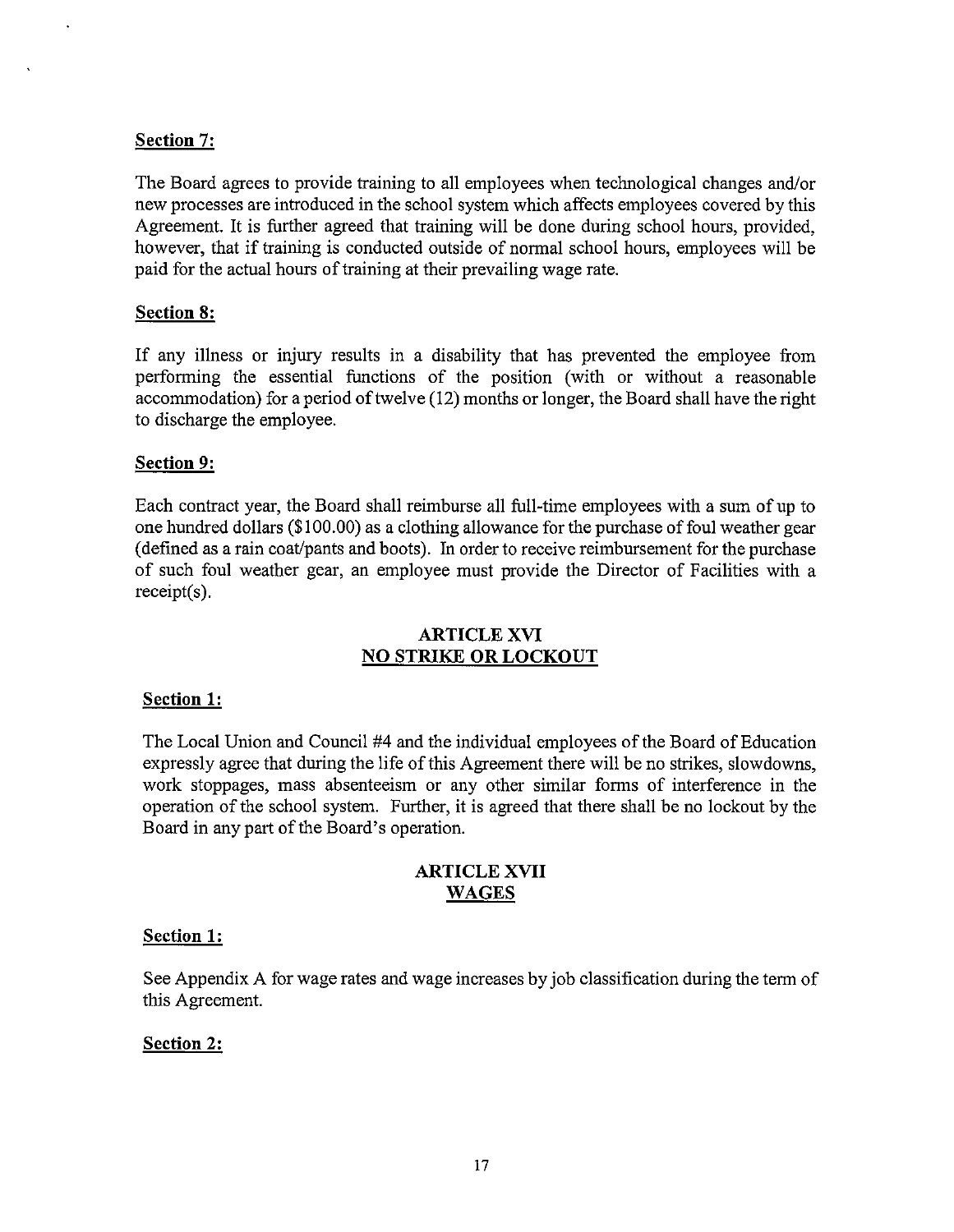The starting rate for new employees shall be ten percent (10%) less than the lowest hourly rate in effect and applied to the appropriate job classification in Appendix A. At the completion of the probationary period as provided in this Agreement, the new employee shall be paid five percent (5%) less than the listed rate and applied to the appropriate job classification. At the completion of one year of service, the employee shall be paid at the rate listed in the wage appendix for the appropriate classification.

### **Section** 3:

Employees whose regularly scheduled shift requires at least one-half  $(\frac{1}{2})$  of their regularly scheduled workday to fall between 3:00 p.m. and 7:00 a.m. shall receive a shift differential payment of fifty cents (\$.50) per hour for all hours worked. Notwithstanding the above, employees who are reassigned to hours outside the 3 :00 p.m. to 7:00 a.m. range, e.g., during summer vacation, etc., shall not be eligible for the shift differential payment during such re-assignment.

#### **ARTICLE XVIII INSURANCE**

### **Section 1:**

The High Deductible Health Plan ("HDHP") plan described below shall be the insurance plan.

Eligible employees enrolled in the PPO plan as of June 30, 2016 may remain on such plan through December 31, 2016. Effective January I, 2017, such eligible employees shall be offered the HDHP.

An eligible employee in the first year of his/her employment with the Board who is scheduled to commence work at the beginning of the school year shall be eligible to enroll in the PPO Plan offered by the Board (as set forth below) with a twenty percent (20%) premium share contribution through December  $31<sup>st</sup>$  of his/her first year of employment.

Effective January 1<sup>st</sup> of such employee's first year of employment, he/she shall be offered the HDHP in lieu of the PPO Plan.

Effective July 1, 2016 the Board agrees to pay eighty-nine percent (89%) of the HDHP premium with the employee paying the remaining costs for coverage by payroll deduction.

Effective July I, 2017 the Board agrees to pay eighty-eight percent (88%) of the HDHP premium, with the employee paying the remaining costs for coverage by payroll deduction. Effective July 1,2018 the Board agrees to pay eighty-seven percent (87%) of the HDHP premium, with the employee paying the remaining costs for coverage by payroll deduction.

Effective July I, 2019 the Board agrees to pay eighty-six percent (86%) of the HDHP premium with the employee paying the remaining costs for coverage by payroll deduction.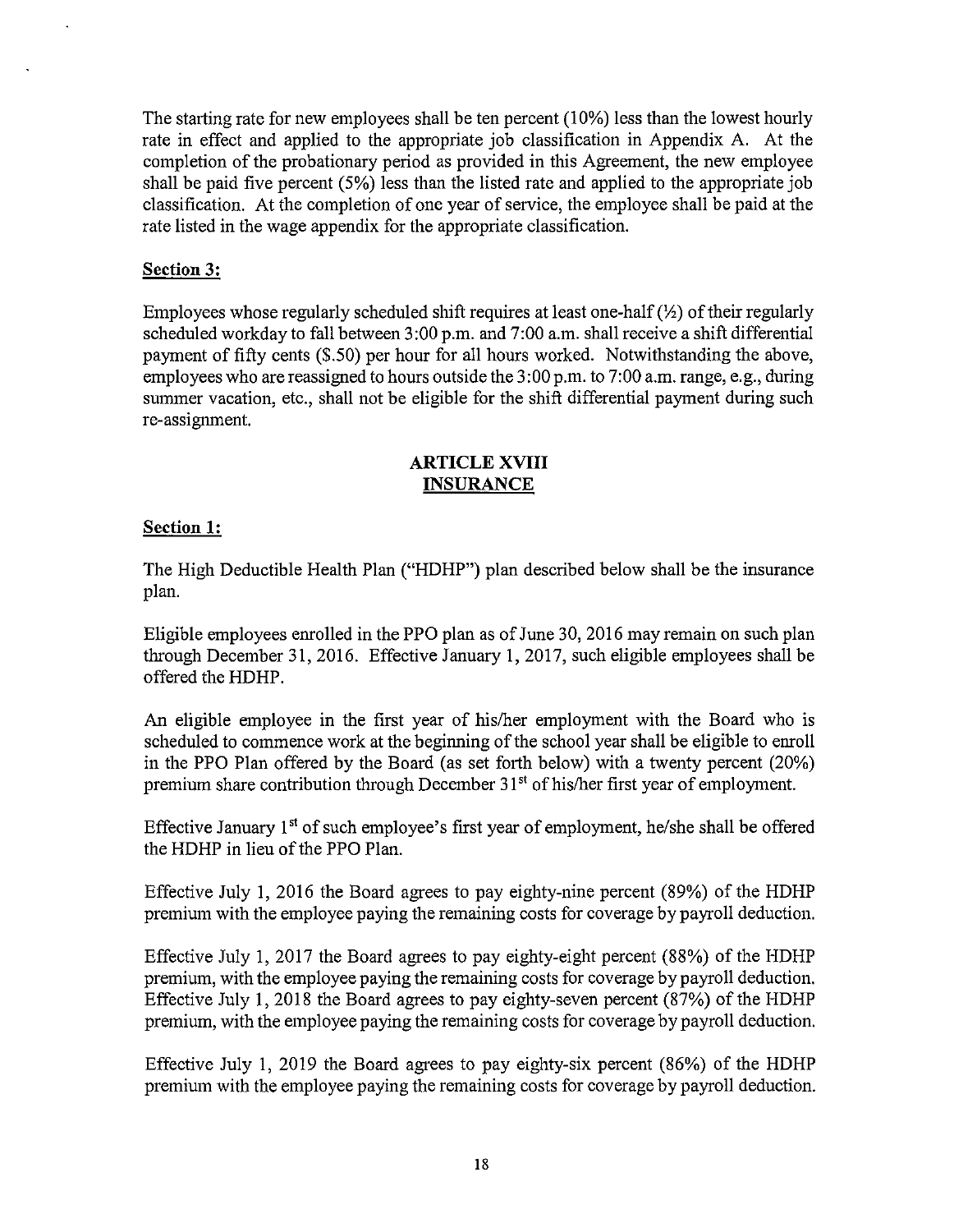# **PPO Plan**

 $\sim$   $\sim$ 

 $\mathcal{L}_{\mathcal{A}}$ 

| Office Visit Co-payment          | \$25                            |  |
|----------------------------------|---------------------------------|--|
| Urgent Care Co-payment           | \$100                           |  |
| <b>Emergency Room Co-payment</b> | \$150                           |  |
| Hospitalization Co-payment       | \$500                           |  |
| Outpatient Co-payment            | \$250                           |  |
|                                  |                                 |  |
| Prescription Coverage:           |                                 |  |
| Retail                           | $$10/25/40$ (for 30-day supply) |  |
|                                  | under managed 3-tier formulary  |  |
| Mail Order                       | 2x retail co-payment for 90-day |  |
|                                  | supply                          |  |
| Annual Maximum                   | \$2,000                         |  |

# **HDHP**

Effective in each contract year, the HDHP shall include the following components:

|                               | <b>In-Network</b>                    | <b>Out-of-Network</b>                |  |
|-------------------------------|--------------------------------------|--------------------------------------|--|
| Annual Deductible             | \$2,000/\$4,000                      |                                      |  |
| (individual/aggregate family) |                                      |                                      |  |
| Co-insurance                  | 90%/10% after                        | 70%/30% after                        |  |
|                               | deductible up to cost                | deductible up to cost                |  |
|                               | share maximum                        | share maximum                        |  |
| Cost Share Maximum            |                                      | January 1, 2017 – December 31, 2017: |  |
| (individual/aggregate family) | \$2,500/\$5,000 (in network)         |                                      |  |
|                               |                                      |                                      |  |
|                               | January 1, 2018 – December 31, 2018: |                                      |  |
|                               | \$2,750/\$5,500 (in network)         |                                      |  |
|                               |                                      |                                      |  |
|                               | January 1, 2019 – December 31, 2019: |                                      |  |
|                               | \$2,750/\$5,500 (in network)         |                                      |  |
|                               |                                      |                                      |  |
|                               | January 1, 2020 – December 31, 2020: |                                      |  |
|                               | \$2,750/\$5,500 (in network)         |                                      |  |
|                               |                                      |                                      |  |
|                               | \$4,000/\$8,000 (out of network)     |                                      |  |
|                               |                                      |                                      |  |
| Lifetime Maximum              | Unlimited                            | \$1,000,000                          |  |
| Preventive Care               | Deductible and co-                   | 30% co-insurance after               |  |
| (as defined by the            | insurance not applicable             | deductible, subject to co-           |  |
| medical plan                  |                                      | insurance limits                     |  |
| administrator)                |                                      |                                      |  |
| Prescription Drug Coverage    | Subject to co-insurance of 90%/10%   |                                      |  |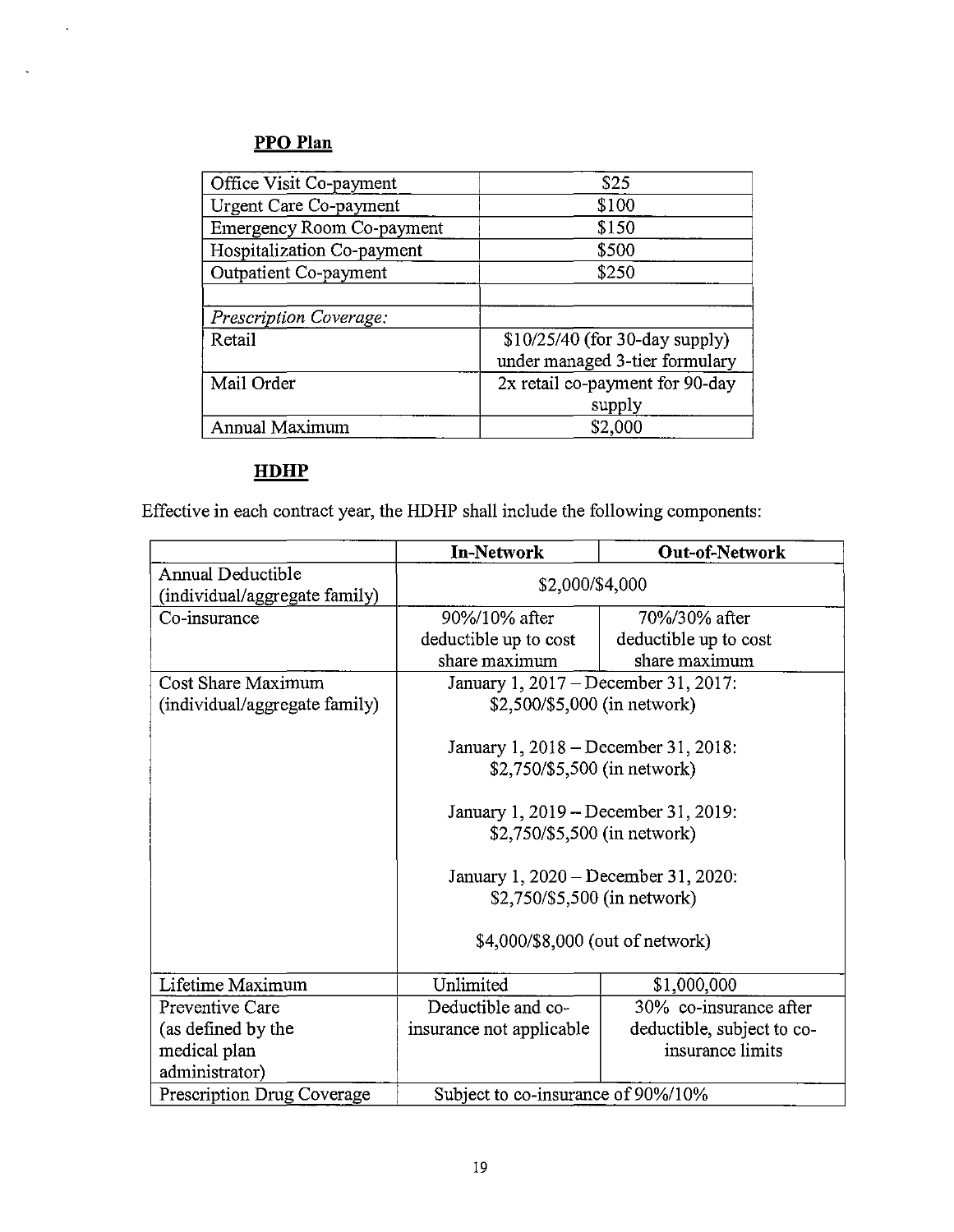In the event that an employee is ineligible for a health savings account ("HSA") he/she shall be offered a health reimbursement account.

An employee shall receive a prorated contribution toward hislher HSA, if the employee: (a) is hired by the Board after the commencement of the applicable plan year; or (b) he/she elects health insurance after the commencement of the plan year due to a change in status.

The prorated amount of the contribution shall be based on the first day that the employee is covered under the plan through June  $30<sup>th</sup>$  of the applicable contract year

The Board will fund the following percentages of the applicable HDHP deductible amount (on a calendar year basis).

| January 1, 2017<br>$-December 31$ ,<br>2017 | 60% |
|---------------------------------------------|-----|
| January 1, 2018<br>-December 31,<br>2018    | 55% |
| January 1, 2019<br>-December 31,<br>2019    | 50% |
| January 1, 2020-<br>December 31,<br>2020    | 50% |

The Board's contribution toward the HDHP deductible will be deposited into the HSA accounts on or about January  $1<sup>st</sup>$  (fifty percent (50%) of the Board's contribution) and on or before July  $1<sup>st</sup>$  (fifty percent (50%) of the Board's contribution) on an annual basis.

The parties acknowledge that the Board's contribution toward the funding ofthe HDHP is not an element of the underlying insurance plan, but rather relates to the manner in which the deductible shall be funded for actively employed employees. The Board shall have no obligation to fund any portion of the HDHP deductible for retirees or other individuals upon their separation from employment.

The Board's contribution toward the applicable deductible (single, two-person, family) shall be pro-rated for any year in which an employee participates in the HDHP for less than a full calendar year.

• The Board will provide Vision Care Rider 98.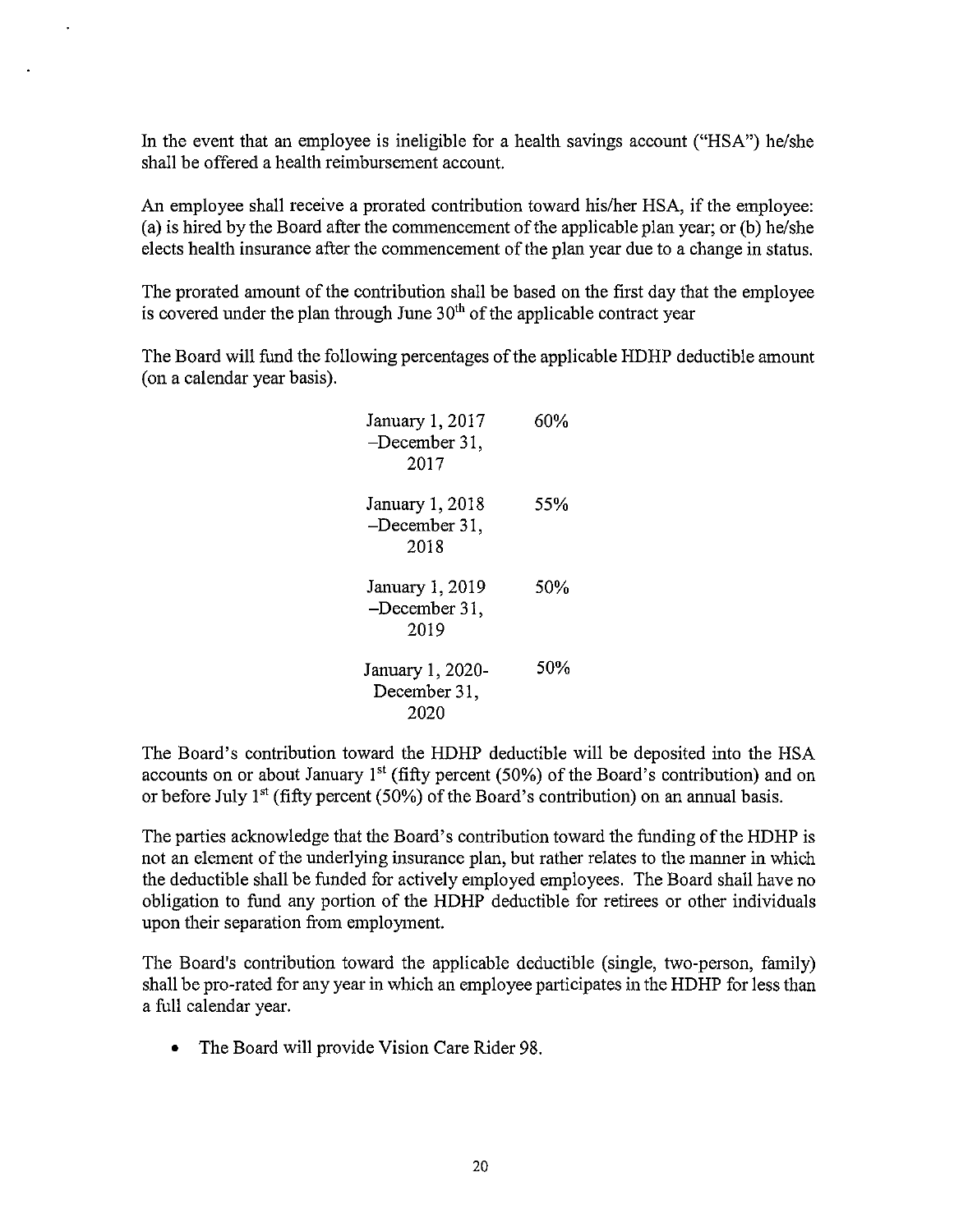- The Board will provide dental insurance for each employee including Additional Basic Benefits Rider A and the Unmarried Dependent Child Rider, age 19 through 24.
- The Board agrees to provide life insurance for each employee in an amount equal to the employee's annual salary at no cost to the employee.
- Upon retirement under the Amity Regional School District No.5 Pension Plan, an employee and hislher spouse shall have the option of continuing in the group programs described in this Article at hislher own expense until the employee or his/her spouse reaches the age sixty-five (65) (whichever occurs sooner).

The following premium cost sharing provisions shall apply to dental and vision coverage during the term of this Agreement:

|                                             | Board | Employee |
|---------------------------------------------|-------|----------|
| January 1, 2017 -<br>December 31.<br>2017   | 79%   | 21%      |
| January 1, 2018 -<br>December 31,<br>2018   | 78%   | 22%      |
| January 1, 2019 -<br>December 31,<br>2019   | 77%   | 23%      |
| January 1, 2020-<br>December<br>31,<br>2020 | 76%   | 24%      |

The premium share contribution for the PPO plan, dental and vision coverage shall be twenty percent (20%) through December 31, 2016.

#### **Section 2:**

The employee may elect to waive all health and dental insurance benefits and, in lieu thereof, be remunerated in the amount of in the amount of twenty-five percent (25%) of the premium saved by the Board at the time of the waiver because of said waiver at the applicable health insurance coverage (defined as health and dental insurance that he/she is eligible to elect, i.e. - single, two-person or family) to a maximum of two thousand dollars (\$2,000.00) for single coverage, four thousand two hundred dollars (\$4,200.00) for twoperson coverage and five thousand four hundred dollars (\$5,400.00) for family coverage. **In** order to receive such waiver, the employee must waive both health and dental benefits.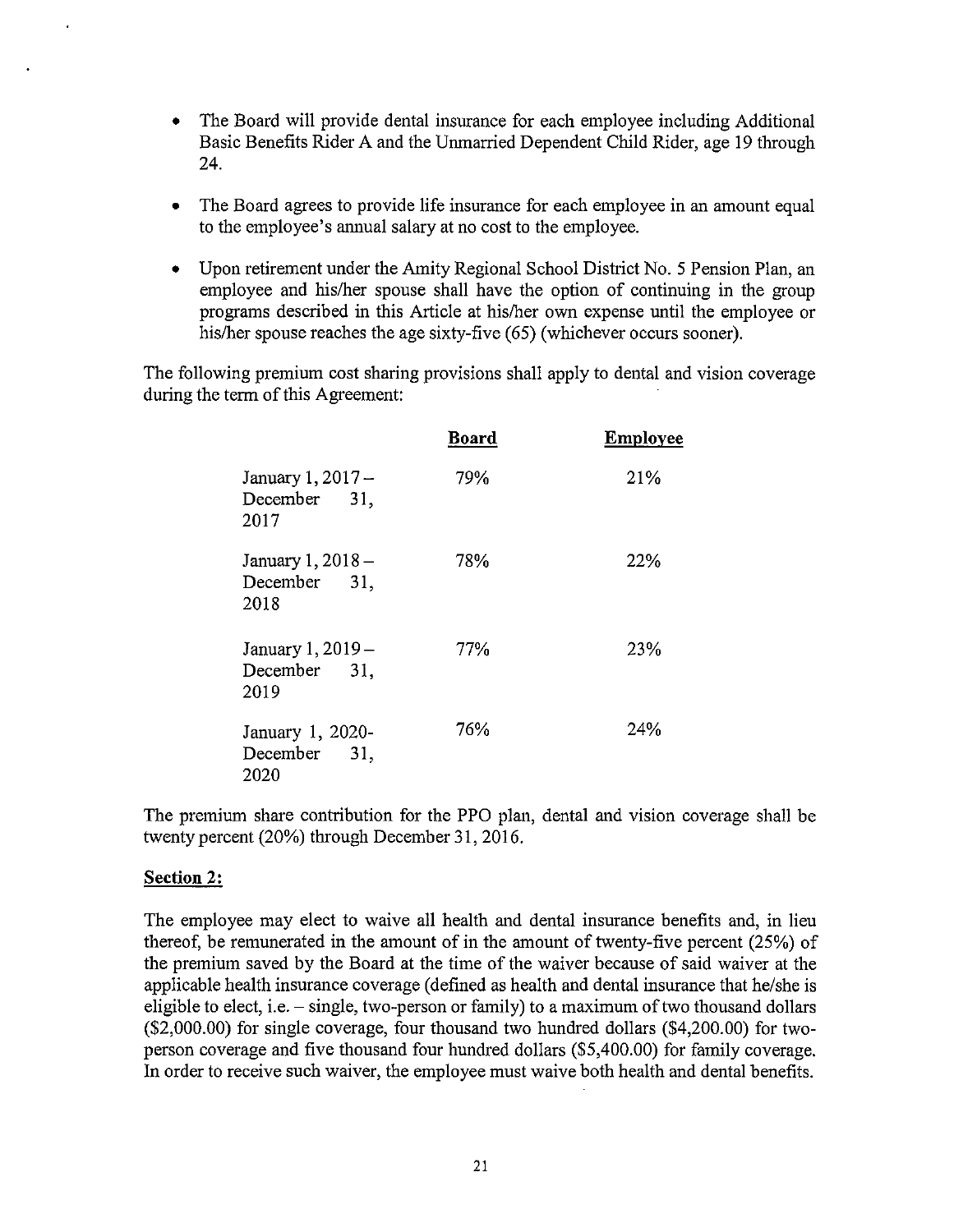Such remuneration shall be paid twice per year, on or about December  $1<sup>st</sup>$  and June  $1<sup>st</sup>$ , and, except as set forth below, is not considered earnings with respect to pension benefit calculations.

Any employee who prior to July 1, 2016 had such waiver included as part of his/her pension benefit calculations will continue to be provided with this benefit, provided, if the employee subsequently re-enrolls in health insurance and then waives it, the reinstatement ofthe waiver will not be a part of the employee's pension benefit calculations.

Employees who choose this option may re-enroll in the Board's insurance plan only during an open enrollment period, except as otherwise required by law.

#### Section 3:

The Board shall have the right to self-insure for any of the insurance benefits described in this Article and/or to change administrators/carriers/plans for any of the insurance benefits, provided that the overall level of benefits, when considered on an overall plan benefit basis, remains substantially comparable to the overall level of benefits in effect immediately preceding any such change.

#### ARTICLE XIX PENSION PLAN

#### Section 1:

As of July 1,1984, the employees hired prior to July I, 2016 will be covered by the Amity Regional School District No.5 Pension Plan as may be amended from time to time. Any significant changes to the level of benefits shall be negotiated between the parties. Employees hired on or after July I, 2016 shall be offered a defined contribution plan in lieu of the Amity Regional School District No.5 Pension Plan.

### ARTICLE XX DISCIPLINE

#### Section 1:

Any written warning or any disciplinary action which results in a loss of pay for the employee being disciplined (e.g. suspension, demotion, dismissal) shall be for just cause.

#### Section 2:

Disciplinary actions shall normally proceed in accordance with the following:

- (a) verbal warning
- (b) written warning
- (c) suspension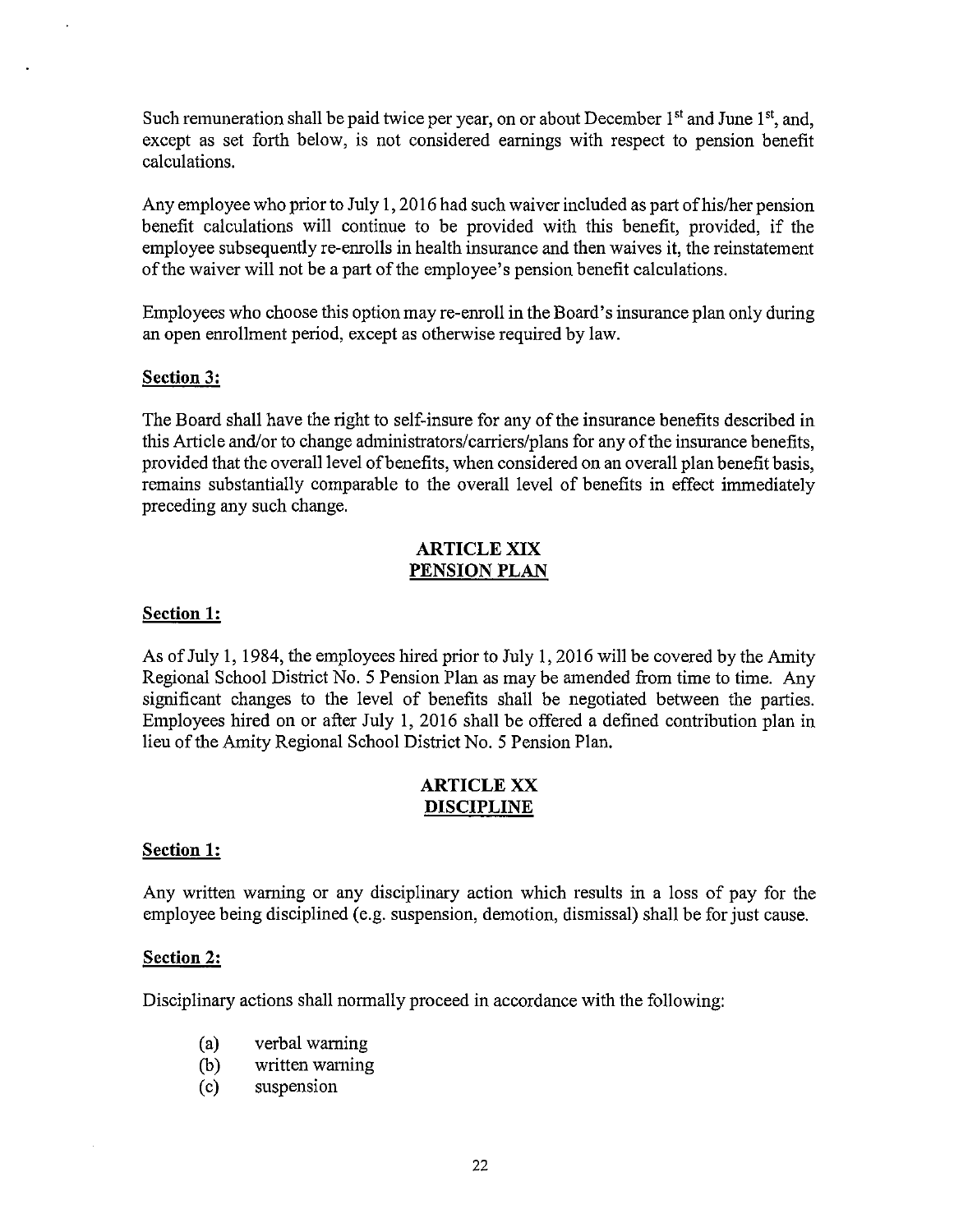(d) discharge

Certain infractions may require immediate suspension or discharge.

#### **Section 3:**

l,

Written notice of the formal disciplinary action (suspension, demotion or dismissal) shall be sent to the employee by certified mail or served in person. A copy of such notice shall be provided to the Union within twenty-four (24) hours of the notice to the employee.

#### ARTICLE XXI JURY DUTY

Jury duty shall be allowed in accordance with state and federal law.

### **ARTICLE XXII ANNUITY**

The Board shall offer a 403(b) plan in accordance with the Board's 403(b) plan document.

### **ARTICLE XXII DURATION**

#### **Section 1:**

The provisions of Article XVII, Section 1 and Appendix A of the Agreement shall be effective July 1, 2016 and shall continue and remain in full force and effect to and including June 30, 2020. The remainder of the Agreement shall be effective upon execution and remain in full force and effect to and including June 30, 2020.

If as of January 1, 2020, the total cost of a group health plan or plans offered under this Agreement meets the thresholds that would trigger an excise tax under the Internal Revenue Code Section 49801, the parties agree to reopen this Agreement for the sole purpose of negotiating over health insurance.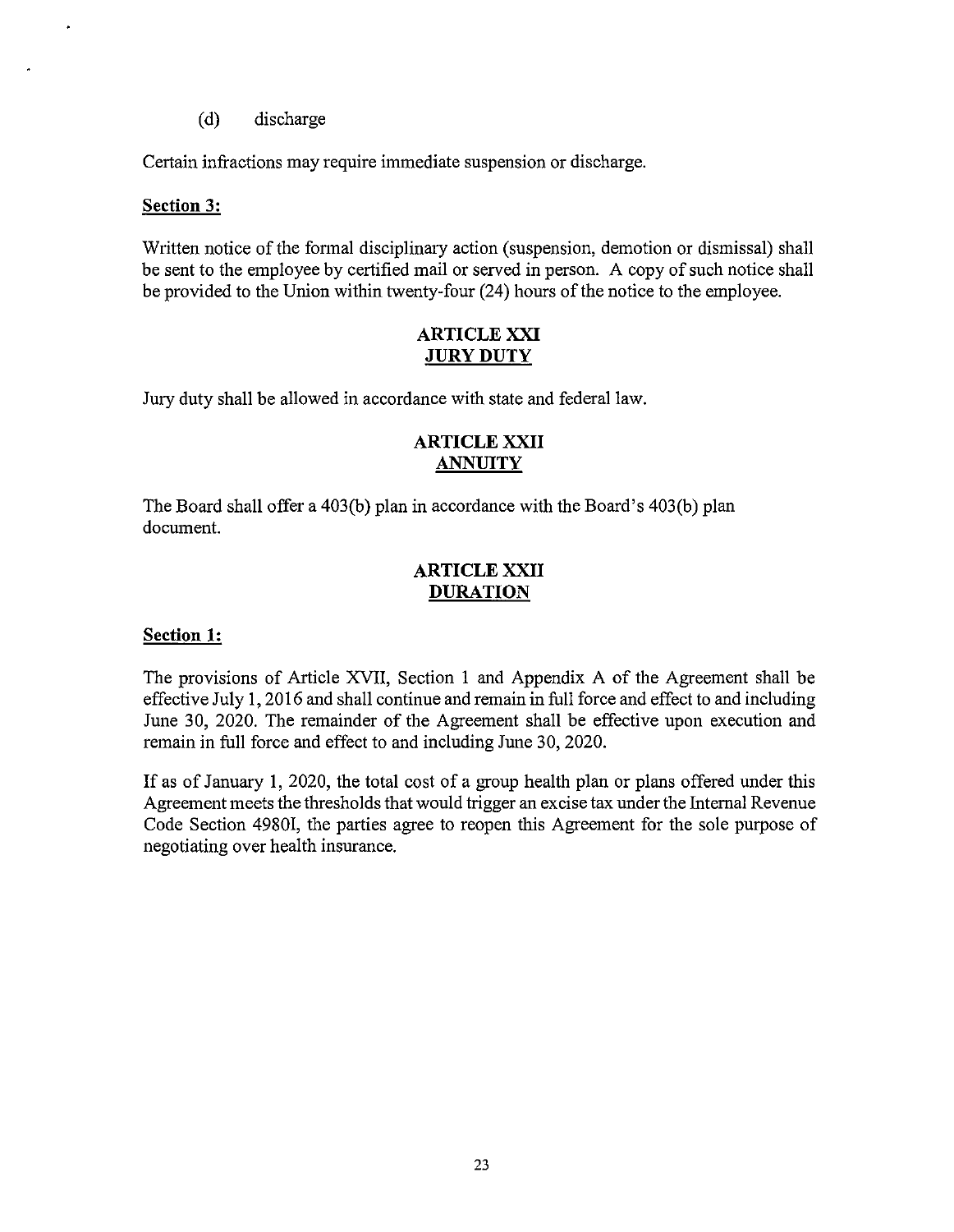**IN WITNESS WHEREOF,** the parties hereunto have caused these presents to be executed by their proper officers, hereunto duly authorized and their seals affixed hereto as of the date and year indicated, IN WITNESS WHEREOF, the parties hereunto h<br>by their proper officers, hereunto duly authorized<br>date and year indicated.<br>By: COWWOW BY: AMITY REGRONAL SCHOOL DISTRICT AMM

AMITY REGIONAL SCHOOL DISTRICT

Rep. B<sub>v</sub>

AMITY CUSTODIANS, LOCAL 1303 064 OF COŬNCIL #4, AMERICAN FEDERATION OF<br>STATE, COUNTY AND MUNICIPAL **MUNICIPAL** EMPLOYEES, AFL-CIO

Date:  $062016$ 

Date:  $6 - 23 - 16$ 

 $\noindent \text{By:} \quad \text{In} \quad \text{In} \quad \text{Ritsipers}$ 

AMITY CUSTODIANS, LOCAL 1303 064 OF COUNCIL #4, AMERICAN FEDERATION OF<br>STATE, COUNTY AND MUNICIPAL **MUNICIPAL** EMPLOYEES, AFL·CIO

 $Date:$   $6 - 23 - 16$ 

By: **AMIT** RECIONAL **SCHOOL DISTRICT** Date:  $\bigvee$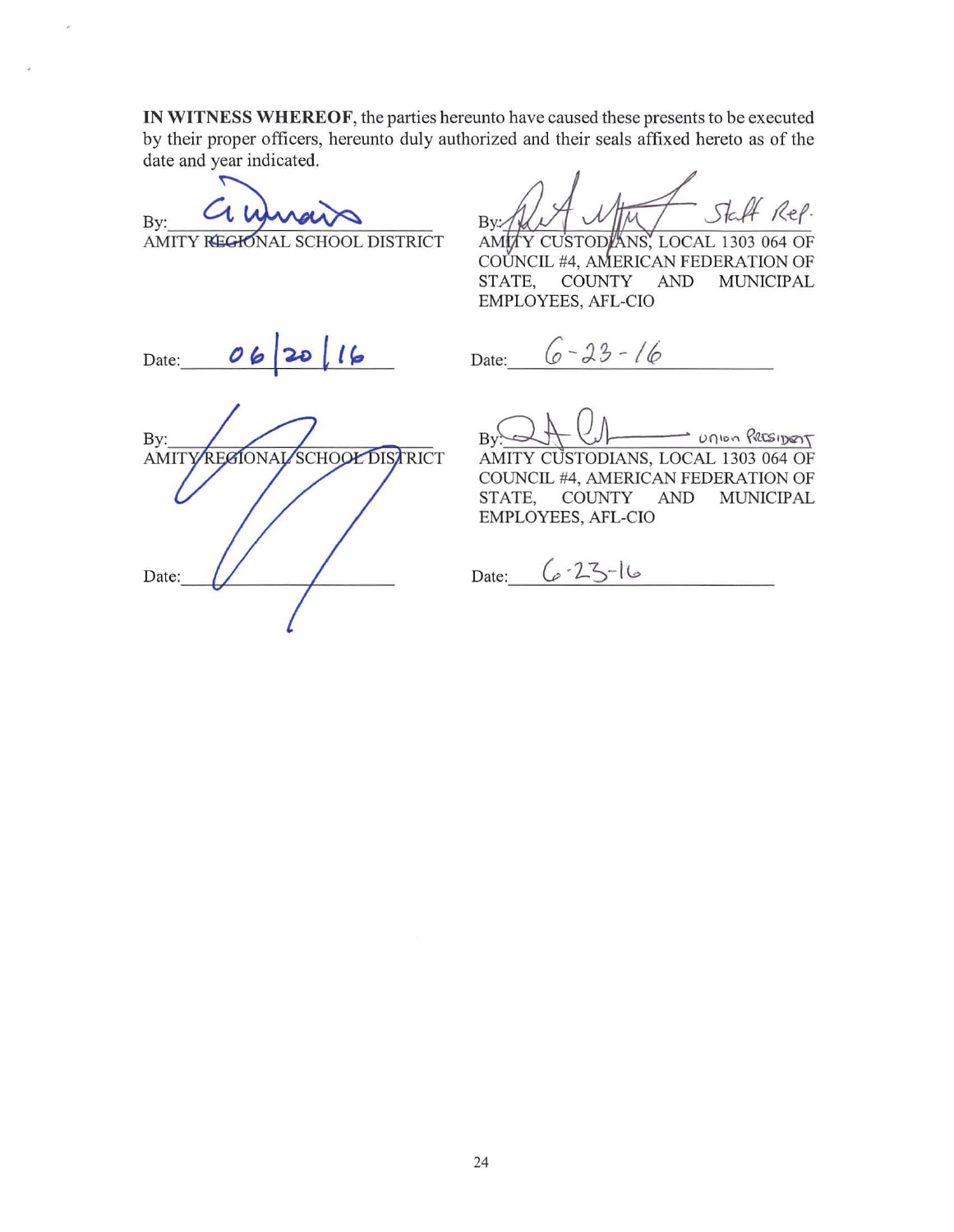# APPENDIX A

 $\mathcal{L}$ 

 $\mathcal{A}$ 

# **CUSTODIAL WAGE SCHEDULE**

# **1 JULY 2016 THROUGH 30 JUNE 2020**

# **Effective July 1, 2016**

| <b>Building Equipment</b> |  |
|---------------------------|--|
|                           |  |
|                           |  |
|                           |  |
|                           |  |
|                           |  |

# **Effective July 1,2017**

| Building Equipment |  |
|--------------------|--|
|                    |  |
|                    |  |
|                    |  |
|                    |  |
|                    |  |

 $\sim$